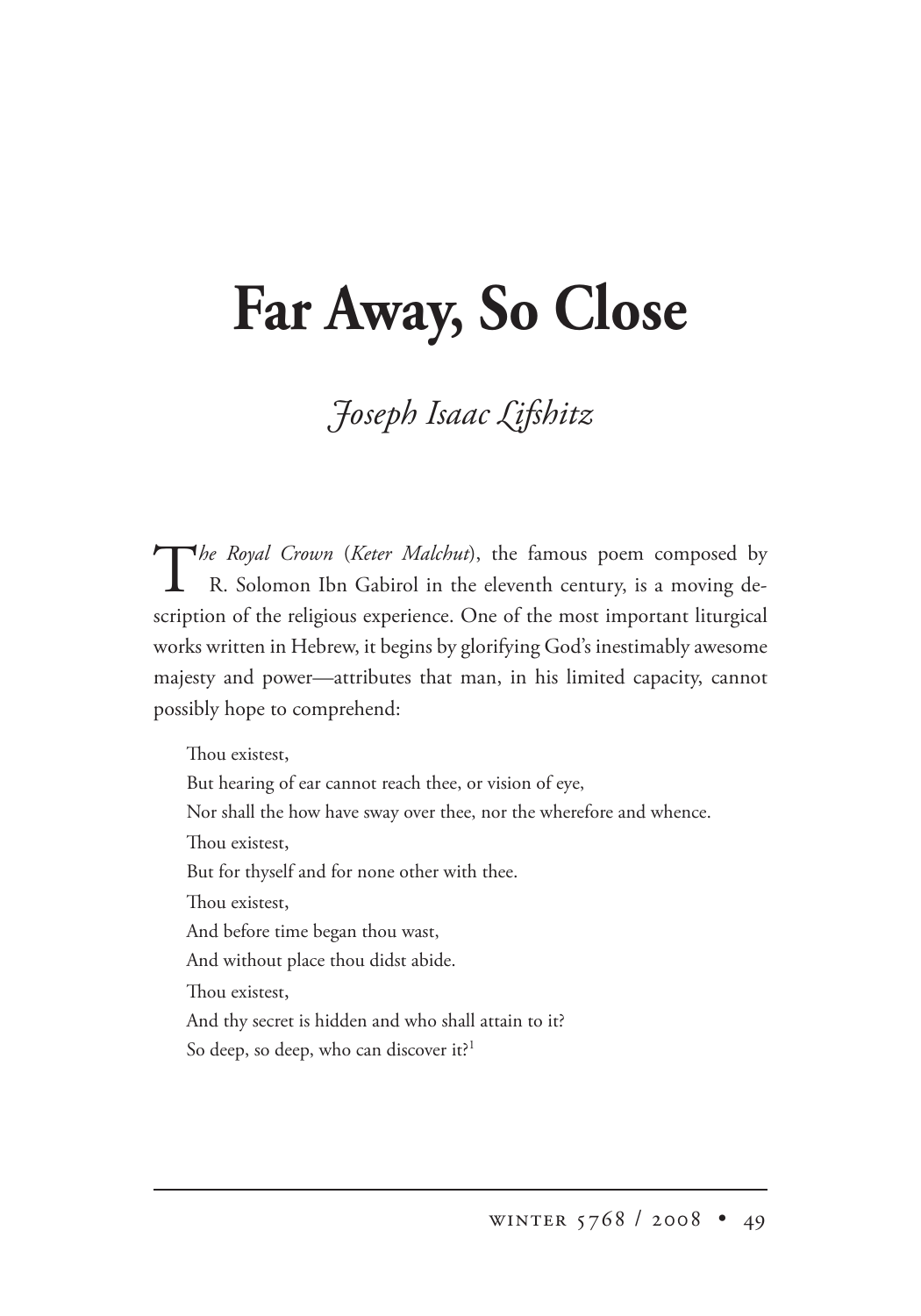In later sections, however, there is a noticeable shift in the speaker's tone. As Israel Levin, editor of a critical edition of the poem, points out, initially the speaker's language discloses his feeling of immeasurable isolation from the Almighty. Yet now, the speaker begins to refer to a personal divinity with whom he seems to feel a sense of intimacy.<sup>2</sup> It is to this God that he turns in despair, and entreats:

Take me not away in the midst of my days, Nor hide thy face from me. Purify me from my sins, And cast me not out from thy presence, But quicken me with glory And with glory receive me afterwards. And when thou shalt bring me out of this world, Bring me in peace to the life of the world to come, And place me in glory among the saints, And number me with those whose portion is appointed in the world of life And purify me to shine in the light of thy countenance, And restore and revive me And bring me up again from the depths of the earth. Then will I say: I thank thee, O Lord, That though wroth with me, Thine anger is turned away and thou hast comforted me. Thine, O Lord, is loving-kindness In all the goodness thou hast bestowed on me, And which thou wilt bestow till the day of my death.<sup>3</sup>

Here we have, then, a clear demonstration of the dual aspects of faith in a transcendent God. On the one hand, the object of this faith is unattainable, unfathomable, and incalculably distant from man's lowly, finite experience. Indeed, although the Bible frequently describes God in anthropomorphic terms, traditional commentaries view these descriptions as allegorical, and insist that God has no form or appearance of the sort that characterizes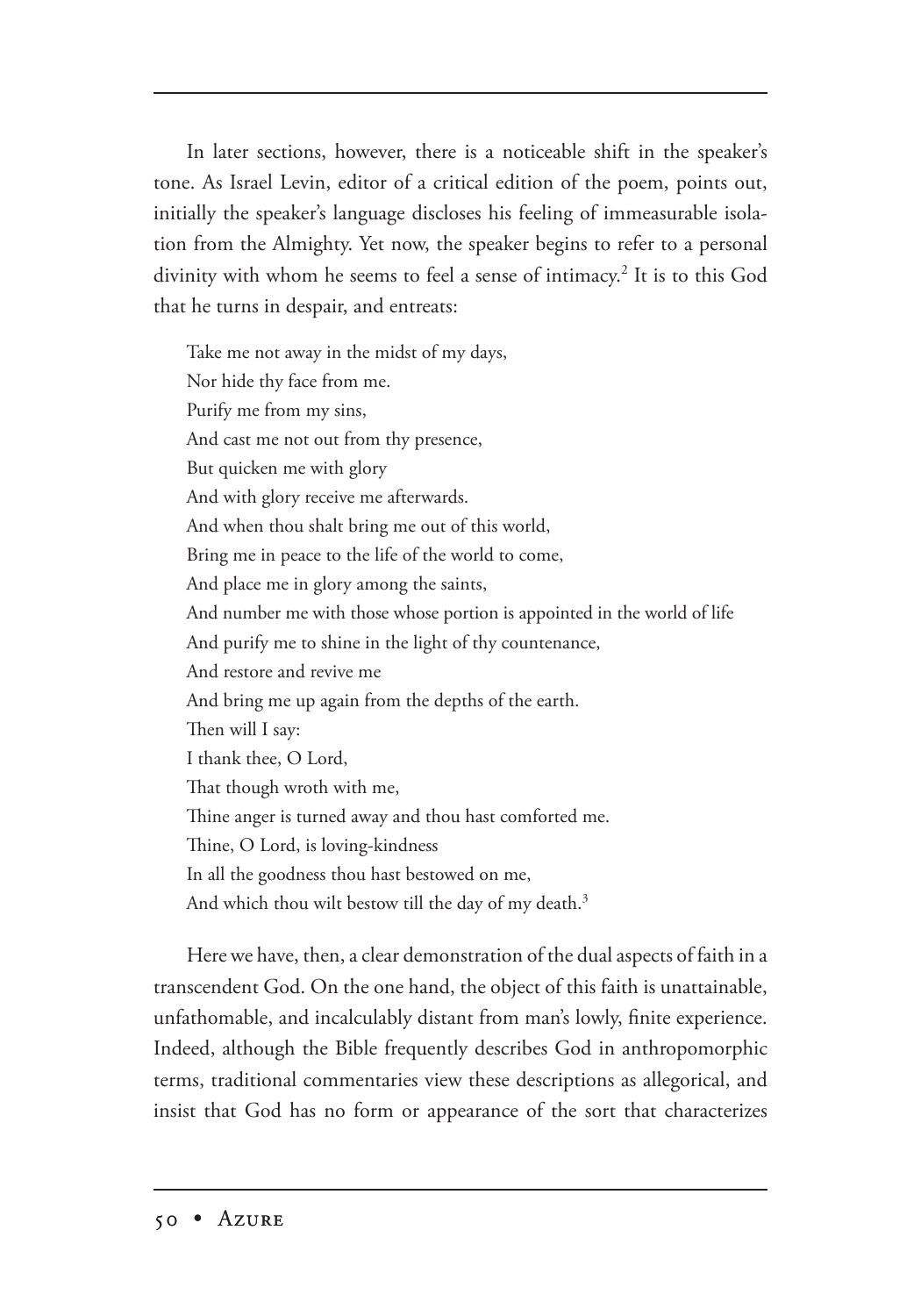descriptions of pagan gods.4 Accordingly, Jewish philosophers throughout the ages have emphasized the absolute otherness of God, and the infinite chasm that exists between him and the physical world. As Moses Maimonides (the Rambam) asserts in his classic work *The Guide for the Perplexed*:

Just as it behooves to bring up children in the belief, and to proclaim to the multitude, that God, may he be magnified and honored, is one and that none but he ought to be worshipped, so it behooves that they should be made to accept on traditional authority the belief that God is not a body; and that there is absolutely no likeness in any respect whatever between him and the things created by him; that his existence has no likeness to theirs; nor his life to the life of those among them who are alive; nor again his knowledge to the knowledge of those among them who are endowed with knowledge. They should be made to accept the belief that the difference between him and them is not merely a difference of more or less, but one concerning the species of existence…. Now everything that can be ascribed to God, may he be exalted, differs in every respect from our attributes, so that no definition can comprehend the one thing and the other.5

And yet, who is the man of faith that could be satisfied with such an abstract view of God? Surely the believer seeks to bridge the enormous gulf that separates him from the object of his longings; surely he wishes to bask in the warmth of his Maker, and draw comfort and strength from his nearness. For the believer, God is not merely a theoretical idea. Rather, he is an active presence in one's life. As the American philosopher and psychologist William James once remarked, "In the distinctively religious sphere of experience, many persons (how many we cannot tell) possess the objects of their belief, not in the form of mere conceptions which their intellect accepts as true, but rather in the form of quasi-sensible realities directly apprehended. As his sense of the real presence of these objects fluctuates, so the believer alternates between warmth and coldness in his faith."<sup>6</sup> James understood that religious faith is first and foremost an *experience*, one defined largely by a yearning to overcome the terrible remoteness of the divine.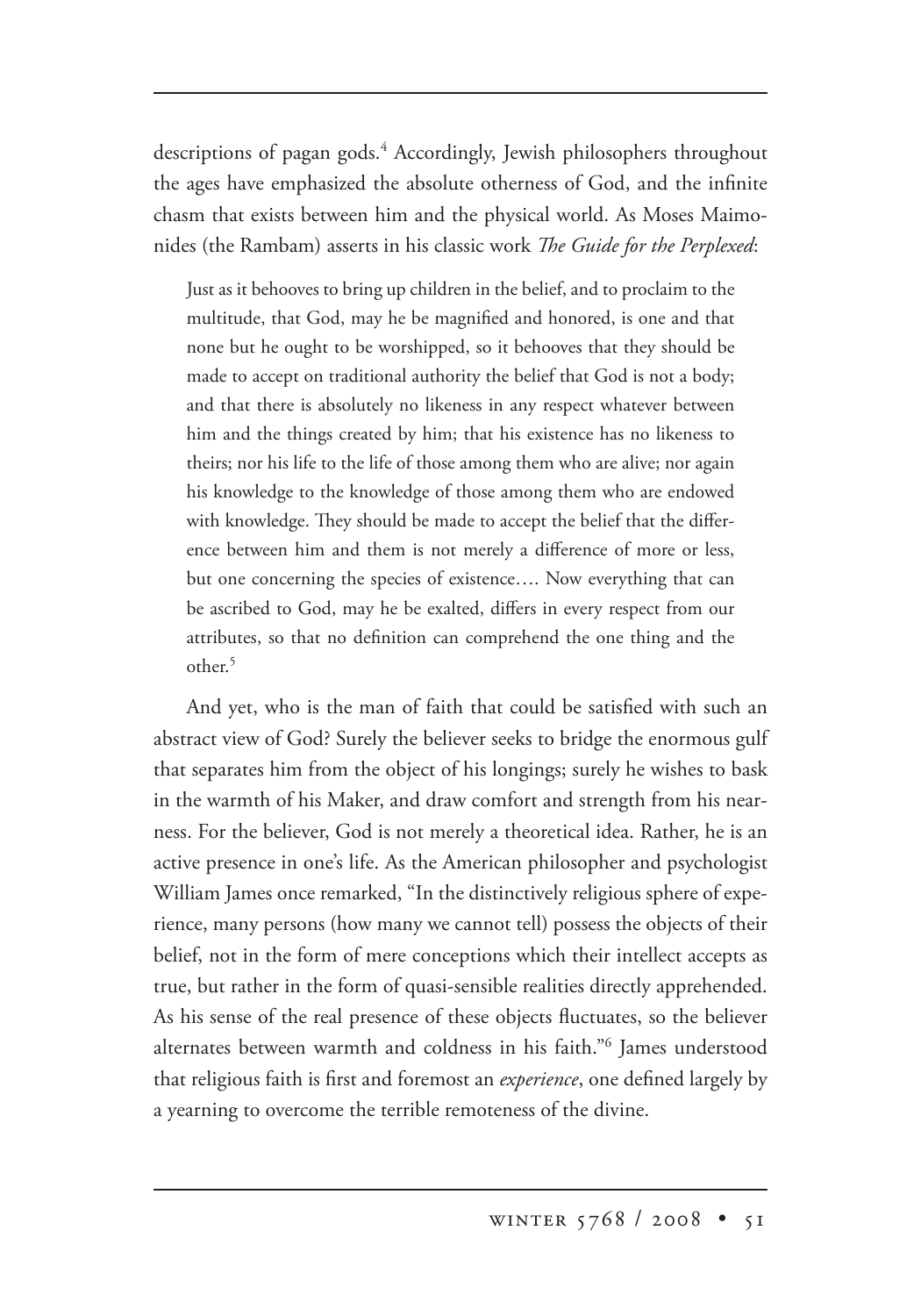The question, then, is how can this remoteness be overcome? The world's various religions are rich with examples of rituals designed to effect a union between man and God. This is the dominant logic, for instance, behind certain sacrificial ceremonies, as well as the Catholic Mass, in which the believer is invited to "drink" the blood and "eat" the body of Christ. In fact, Christianity is based on the belief that the heavenly and the earthly merged in the miraculous coming of Jesus, who was, in the words of Swiss theologian Karl Barth, "Not only a man like us in time and space," but also "a figure that [embodies] the omnipotence, the grace, and the truth of God, and therefore is the authentic intermediary between God and the rest of mankind."<sup>7</sup> Still another means of uniting the finite with the infinite is the mystical path that strives to release human consciousness from the constraints of both physical existence and the human Ego. Again, the goal is to attain a state of purity and spiritual transcendence, and ultimately become one with the divine source of all being.

The Jewish tradition takes a different approach. Unlike those religions that assert that communion with God can be realized in the material world, or even the human body, Judaism insists that the very idea of such a merger is abominable.<sup>8</sup> True, scholars are divided over whether ecstatic practices that aspire to a physical communion with the divine can be found in Kabbalistic texts.<sup>9</sup> But even if such views do exist, they are decidedly out of step with the prevailing attitude of the Jewish tradition: Namely, that between Creator and created, the Holy One and mere mortals, there is always a certain ineradicable distance. In the Talmud, this distance is even given a symbolic estimation:

And it has been taught: R. Jose states, neither did the *shechina* (divine presence) ever descend to earth, nor did Moses or Elijah ever ascend to heaven, as it is written (Psalms 115:16), "The heavens are the heavens of the Lord, but the earth hath he given to the sons of men." But did not the divine presence descend to earth? Is it not in fact written (Exodus 19:20), "And the Lord came down upon Mount Sinai"? That was above ten handbreadths [from the summit]. But is it not written (Zechariah 14:4),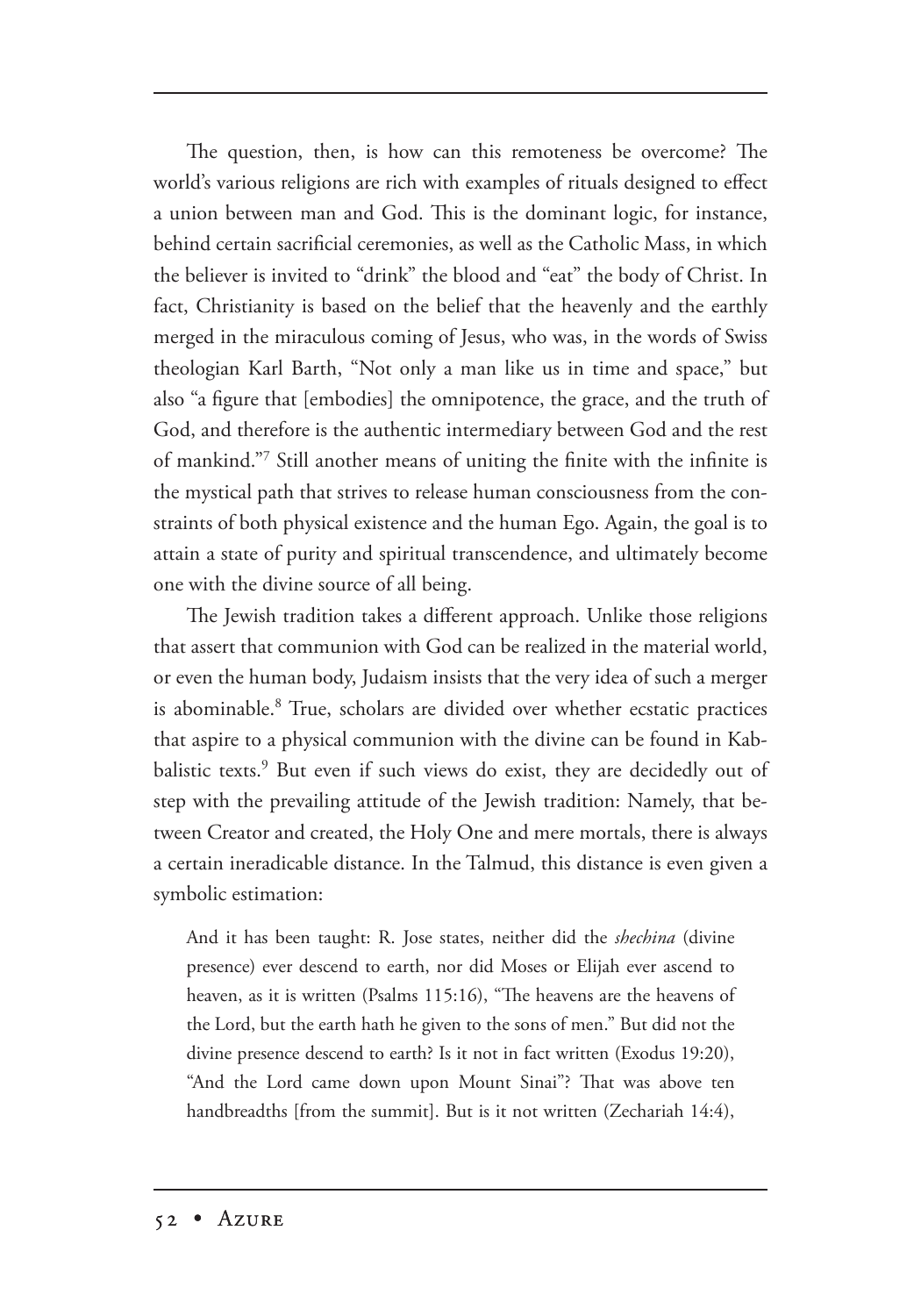"And his feet shall stand in that day upon the Mount of Olives"?--That will be above ten handbreadths. But did not Moses and Elijah ascend to heaven? Is it not in fact written (Exodus 19:3), "And Moses went up unto God"?—[That was] to a level lower than ten [handbreadths from heaven]. But is it not written (II Kings 2:11), "And Elijah went up by a whirlwind into heaven"?—[That was] to a level lower than ten handbreadths.<sup>10</sup>

And yet, along with its insistence on the separation between the human and the divine, Judaism also calls upon man to attach himself to the Holy One. This attachment, or *deveikut* ("cleaving") in Hebrew, is expressed in the passage from Deuteronomy, "You shall walk after the Lord your God, and fear him, and keep his commandments, and obey his voice, and you shall serve him and hold fast to him."<sup>11</sup> The meaning of this commandment which is not, it should be noted, merely a measure of one's devotion, but rather a requirement—is understandably a matter of some controversy among Jewish sages. Some interpret it literally, as an instruction to be in extremely close contact with the divine.<sup>12</sup> Others, however, explain it as an obligation to "walk after the Lord your God," and strive to obey all of his commandments—the interpretation that eventually became the accepted view in Jewish theology and halacha.<sup>13</sup> As the renowned scholar of Kabbala Gershom Scholem explains, the concept of deveikut, as it is widely understood, "is a perpetual being-with-God, an intimate union and conformity of the human and the divine will" while preserving "a proper sense of distance, or, if you like, of incommensurateness."14

If attachment to God is the supreme goal of religious life, then the *mitzvot*—God's commandments—are the principal means of achieving it. "Man cannot approach God except by means of deeds commanded by him," writes Rabbi Judah Halevi in his famous work *The Kuzari*.<sup>15</sup> Indeed, the purpose of many of Judaism's most notable obligations is to narrow the gap between man and the divine, while not altogether eradicating it. In the following article, I will distinguish between two types of commandments from the vast halachic array intended to realize this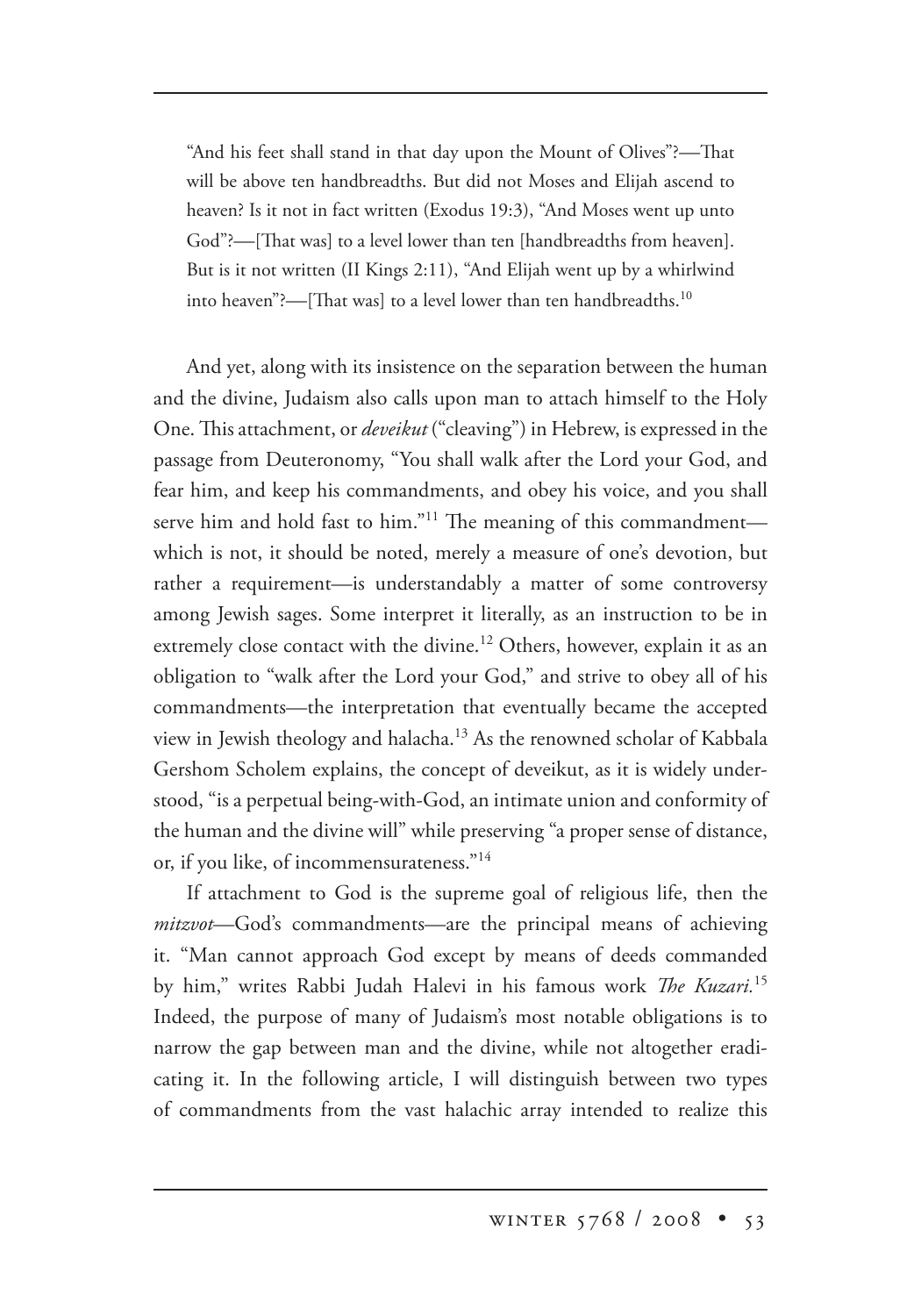ideal. First, there are those intended to act as a constant reminder of divinity in the daily life of believers, and thus bring the Holy One closer to man. Second, there are those intended to reinforce the believer's identification with God, thus bringing man closer to the Holy One. While the distinction between these two categories is admittedly not always clear, they nonetheless represent two opposite yet complementary vectors of religious observance: Inviting or "bringing down" the heavenly plane to the earthly one; and elevating and uplifting the earthly plane until it acquires a quasiheavenly nature. I will then argue that there is one commandment—that of Tora study—that accomplishes both these goals at once, and creates, more than any other religious act, a mutual cleaving between man and God. For precisely this reason, the commandment of Tora study is considered the clearest demonstration of deveikut in Judaism, which explains the vital role it has played in traditional Jewish life throughout the generations.

A mong the commandments discussed in this article, those that seek to bring God closer to man will likely be more recognizable to most readers. The reason for this is twofold: First, these commandments are ritual in nature. Second, their primary goal is to testify to the active involvement of the divine in the physical world, and to the gratitude man feels for that involvement. Indeed, Judaism teaches that God is not indifferent to what occurs in his cosmos. His interest in his creations did not cease after he brought them into being. God reveals himself throughout history precisely by demonstrating his awesome power and by meting out justice. So far as the Jewish people are concerned, God enacted a covenant with the Israelites, took them under his wing, and gave them the Tora so that they might become a holy nation and a kingdom of priests. According to tradition, the divine presence then dwelt in the land of Israel—first in the Tabernacle, and later in the First Temple—and accompanied the Jewish people when they were forced into exile.16 It was then that these commandments took on a more urgent nature: At a time when God's face is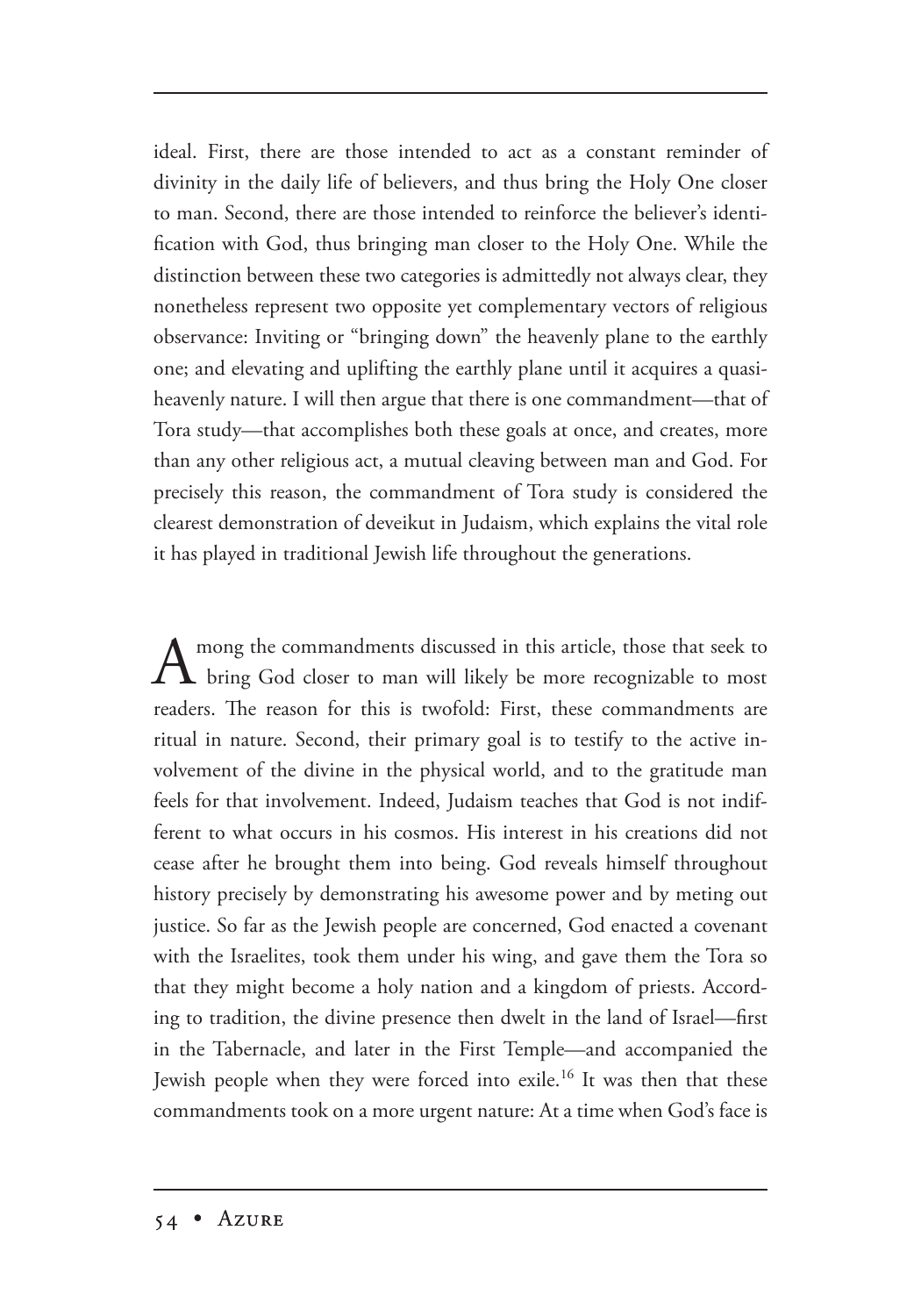hidden, and signs of his stewardship on the wane, the believing Jew yearns more than ever to be graced with his presence. Accordingly, certain mitzvot enable him to summon this presence into his thoughts and deeds, making God an integral part of his daily life.

The "presence" to which we are referring here is not, obviously, divine revelation in the full sense of the word, an exceedingly rare event that few have been privileged to witness. It is, rather, a more modest, human phenomenon, one we might call "openness to the transcendent": A state characterized by the impression that accompanies it, or the unique state of being experienced by a person who directs his consciousness toward that which lies beyond his sensory perceptions. The eminent German scholar Rudolf Otto coined the term "numinous" to describe exactly this state in his classic work *The Idea of the Holy*. There, Otto explains that the "numinous feeling" is one of intense excitement and triumphal elation marked by "sudden, strong ebullitions of personal piety and the frames of mind such ebullitions evince, in the fixed and ordered solemnities of rites and liturgies, and again in the atmosphere that clings to old religious monuments and buildings, to temples and to churches."17 He adds that "the feeling of it may at times come sweeping like a gentle tide, pervading the mind with a tranquil mood of deepest worship. It may pass over into a more set and lasting attitude of the soul, continuing, as it were, thrillingly vibrant and resonant, until at last it dies away and the soul resumes its 'profane,' non-religious mood of everyday experience."18 It will, perhaps, come as no surprise that the inspiration for Otto's book came from the Jewish liturgy: During a visit to a synagogue in Morocco in 1911, Otto was deeply moved by the congregation's recitation of the *Kedusha Desidra* during the Sabbath prayers, which, he wrote in one his letters, made him shudder with awe, testifying as it did to "the mystery of the other world."19

Otto provides us with a glimpse into the intense spiritual experience that can accompany the act of prayer, an experience the sages saw as the primary component of the commandment to pray. As the Talmud explains, "It is written (Deuteronomy 11:13), 'To love the Lord your God, and to serve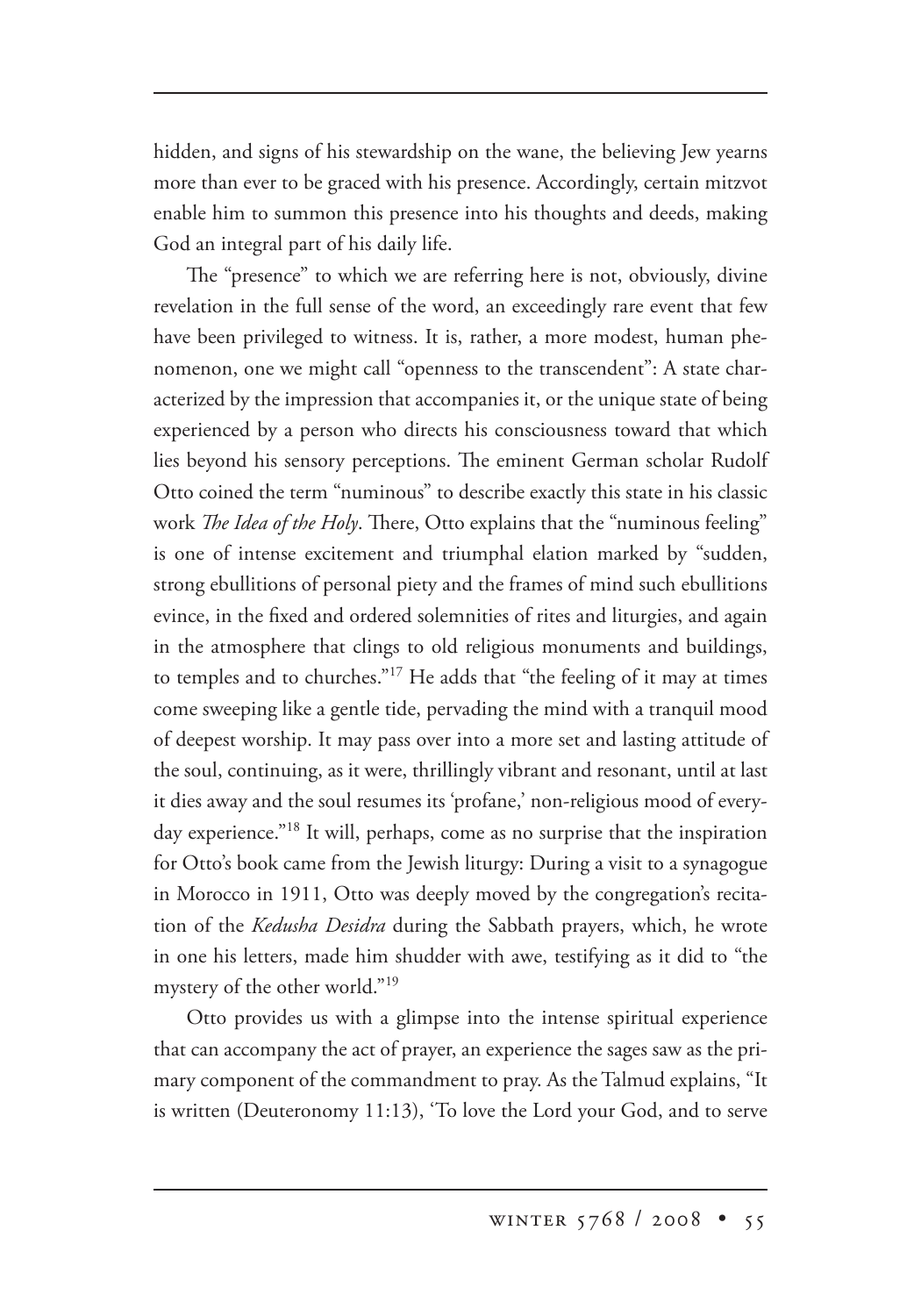him with all your heart, and with all your soul.' And what service can be performed with the heart? The service of prayer."<sup>20</sup> Moreover, if the person praying does so with the proper devotion, he may derive great joy from the knowledge that he is not only addressing the Holy One with his words, but standing at the very feet of his Creator: "R. Chanah Bar Bizna said in the name of R. Shimon Chasida: One who prays must see himself as though the divine presence is opposite him, as it is stated (Psalms 16:8), 'I have set God before me always.'"21 Similarly, Rabbi Joseph Karo maintained that

The person praying must concentrate in his heart on the words that he utters; and he must think that he has the divine presence before him; and he must remove all thoughts that occupy him until his thinking and his intention remain pure in his prayer; and he must imagine how if he was speaking before a flesh and blood king he would organize his words and prepare them well lest he should fail, all the more so before the King of Kings, the Holy One blessed be he, who examines all thoughts. And this is what the pious ones and men of deeds would do; they were solitary and intent on their prayers until they attained consummation and augmentation of mental power, and approached the level of prophecy.<sup>22</sup>

Prayer opens the worshipper's soul to God, inviting him to enter and fill it. The sages emphasized that this feeling of divine affinity is not illusory: "Ravin Bar R. Adda said in the name of R. Yitzhak, From where [is it derived] that the Holy One, blessed be he, is in a synagogue? For it is stated (Psalms 82:1), 'God stands in the divine assembly'; and from where [is it derived] that when ten men pray [together] the divine presence is with them? For it is stated, 'God stands in the divine assembly.'"23

Of course, prayer is not the only means of ensuring that God remains ever-present in one's consciousness. There are other commandments designed to serve as a perpetual reminder of the Jew's connection with God, such as the obligations to affix the mezuza to one's door, to lay tefilin, and to wear tzitzit.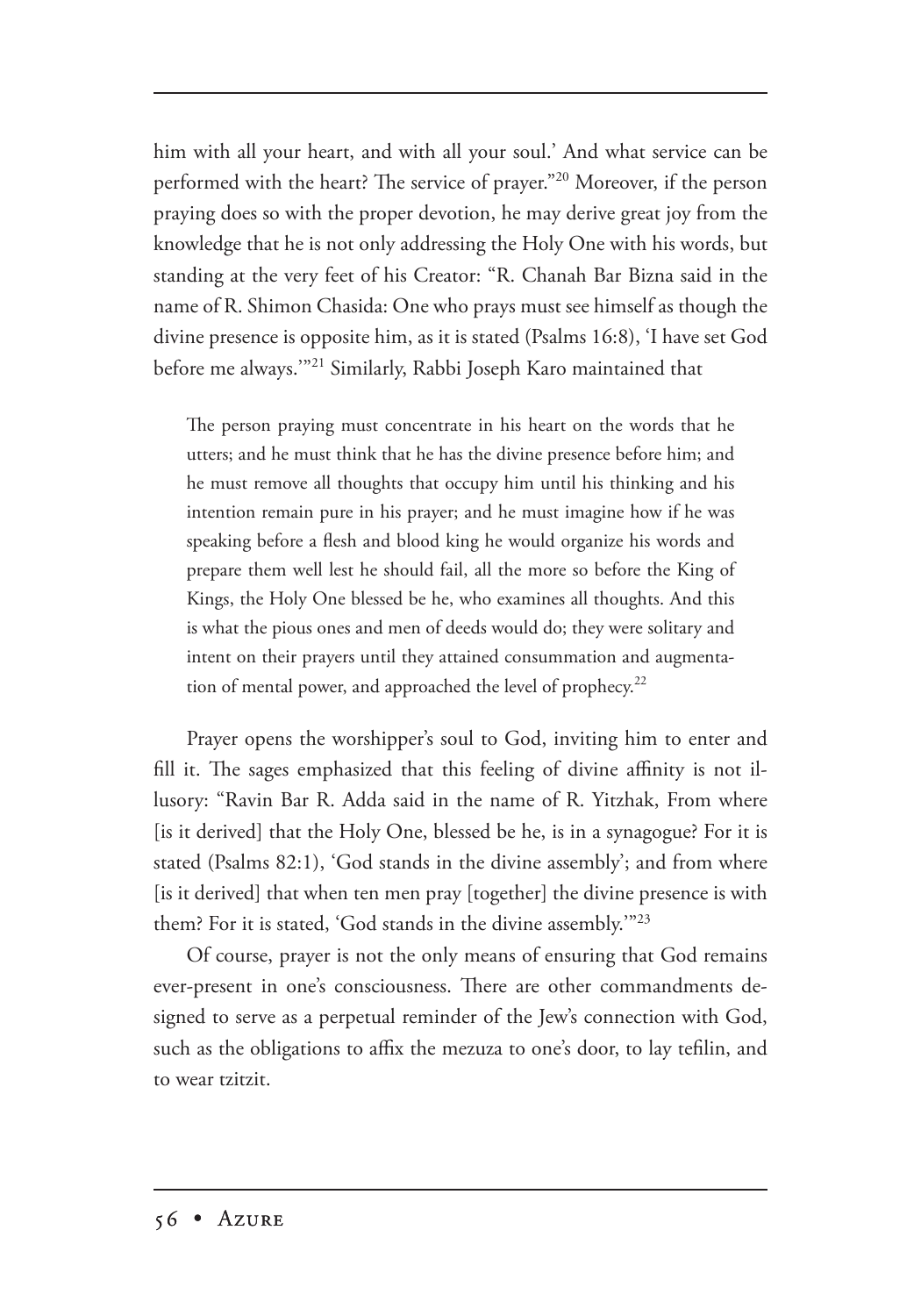The mitzva of the mezuza is an excellent example of how Judaism strives to mark the presence of God in one's daily life. The mezuza, which contains a parchment scroll on which is written the biblical passages, "Hear O Israel" and "If you hearken,"24 is affixed to the doorframes of the Jewish home in order that they may remind its occupants of their commitment to the Holy One, as it is written, "And these words, which I command thee this day, shall be in thy heart: And thou shalt teach them diligently to thy children, and shalt talk of them when thou sittest in thy house, and when thou walkest by the way, and when thou liest down, and when thou risest up. And thou shalt bind them for a sign upon thy arm, and they shall be as frontlets between thine eyes. And thou shalt write them on the doorsteps of thy house, and on thy gates."<sup>25</sup> The visibility of this symbol ensures that both those who live in the home in question as well as those who visit it will always recall their link to the eternal. As Maimonides explains:

A person should pay heed to the precept of the mezuza; for it is an obligation perpetually binding upon all. Whenever one enters or leaves a home with the mezuza on the doorstep, he will be confronted with the love due to God and will be aroused from his slumbers and his foolish absorption in temporal vanities. He will realize that nothing endures to all eternity save knowledge of the Ruler of the Universe. This thought will immediately restore him to his right senses and he will walk in the paths of righteousness. Our ancient teachers said: He who has phylacteries on his head and arm, fringes on his garment and a mezuza on his door may be presumed not to sin for he has many monitors—angels that save him from sinning, as it is said (Psalms 34:8), "The angel of the Lord encampeth round about them that fear him and delivereth them."26

In his trademark rationalistic fashion, Maimonides describes the mezuza as a symbol intended to stir the believer's religious and moral consciousness.27 As other sages see it, however, the power of the mezuza, like that of prayer, lies not only in its subjective, psychological component;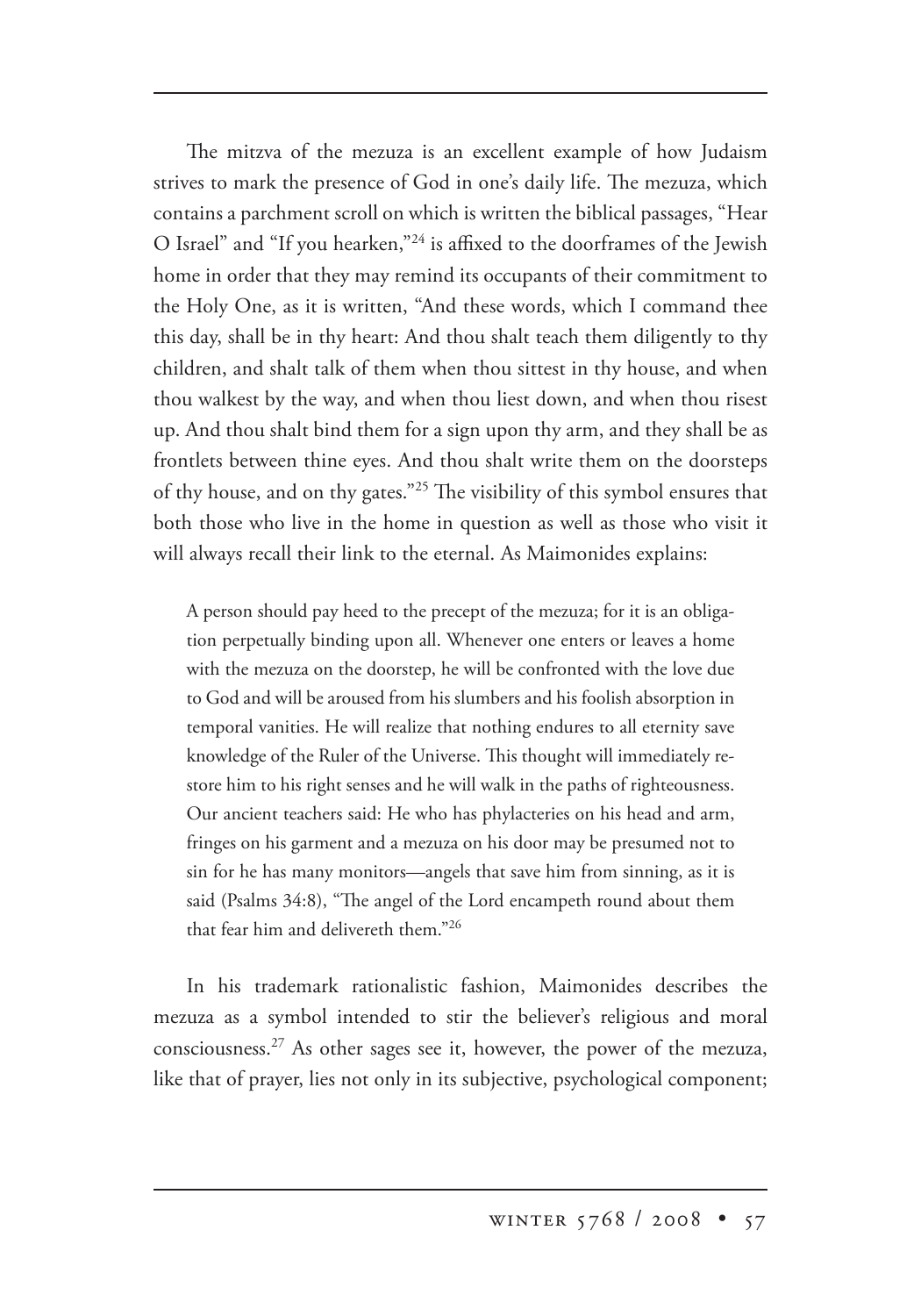it is also seen as providing protection to those who dwell in homes to which it is affixed, because it invites divine intervention.<sup>28</sup>

Whereas the commandment to affix the mezuza applies to a man's dwelling, the commandments of tefilin and tzitzit apply to an even more intimate space: The human body. In laying tefilin, the Jew binds upon his head and arm a declaration of the absolute authority of the Holy One. As such, his entire being is infused with divine inspiration. As Rabbi Judah Halevi writes in *The Kuzari*, the believer uses the tefilin as a means of connecting with what Halevi calls "the divine influence":

[He] connects his mind with the divine influence by various means, some of which are prescribed in the Written Law, others in tradition. He wears the phylacteries on his head, on the seat of the mind and memory, the straps falling down on his hand, where he can see them at leisure. The hand phylactery he wears above the mainspring of his faculties, the heart. He wears the tzitzit lest he be entrapped by worldly thoughts, as it is written (Numbers 15:39), "That ye may not go astray after your heart and after your eyes." Inside the phylacteries are written [verses describing God's] unity, reward, punishment, and the "remembrance of the Exodus from Egypt," because they furnish the irrefutable proof that the divine influence is attached to mankind, and that Providence watches them and keeps record of their deeds<sup>29</sup>

Rabbi Judah Halevi attributes an identical role to the commandment of tzitzit, which, like tefilin, prompts the wearer to strive to transcend his sensory impressions and to keep his base physical impulses in check. Here, the "numinous" experience is accomplished by means of the garment's blue and white fringes, a reminder of the colors of the firmament that houses God's throne:

The blue is like that of the sea. And the sea resembles the grasses. And the grasses resemble the firmament. And the firmament resembles the throne of glory. And the throne resembles the sapphire. As it is written (Ezekiel 10:1), "Then I looked, and behold, on the firmament that was over the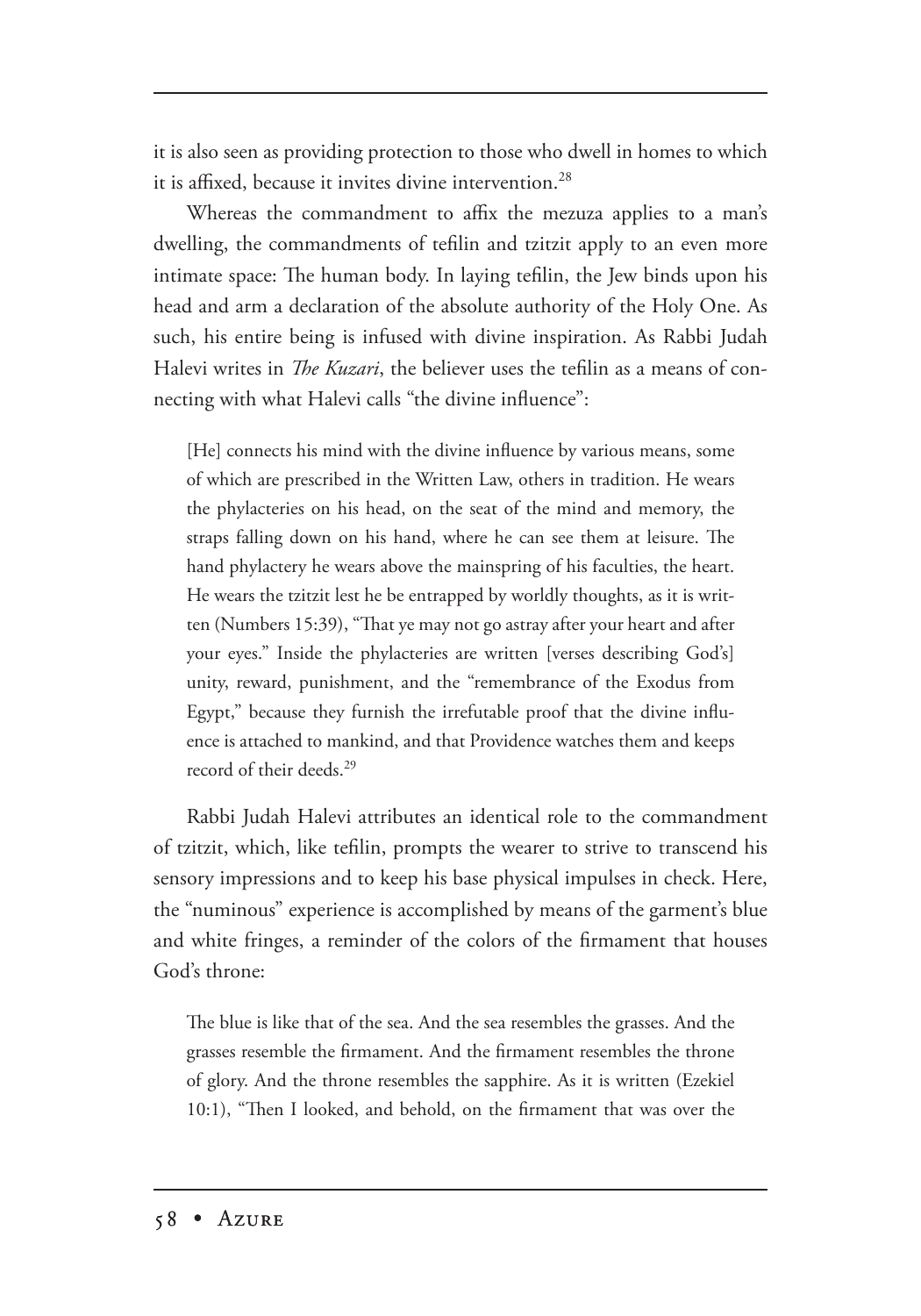heads of the cherubim there appeared above them something like a sapphire, in form resembling a throne."30

According to R. Meir, the tzitzit is not merely a piece of clothing, but an instrument that allows us a "glimpse" of the divine world—or at least a sense of its closeness. A similar notion is expressed in Midrash Tehilim: "R. Hezekia said, When the children of Israel are wrapped in their tzitzit, they will not consider that they are wearing blue, but will only look upon the tzitzit as though the glory of the divine presence were upon them."31

Of course, we must not make the mistake of identifying the mezuza, the tefilin, and the tzitzit with the supreme power itself; such identification is akin to idolatry. We must always take care to differentiate between the signifier and the signified, recognizing that the physical aspect of each commandment is but a medium through which our attention is directed towards that which lies above and beyond ordinary sensory perception. And yet, so long as we can fulfill this purpose through them, the mitzvot open before us a window onto the otherworldly, and allow us mere mortals to feel that we stand before the very presence of the Holy One himself. It is at such moments, writes Rabbi Avraham Isaiah Karelitz (the Hazon Ish), that "a new world is revealed, because in it a man can be for a moment like an angel and bask in the holy splendor, and all the pleasures of this world are as naught compared with the pleasure of man's affinity with his Creator."<sup>32</sup>

Unlike the ritualistic nature of the commandments discussed above, all of which serve as a constant reminder of God's presence in the material world, the mitzvot that endeavor to bring man closer to God are more abstract and intangible. They are primarily carried out in the realm of man's interaction with others and with his environment; yet, they too are considered a profound expression of devotion, since their purpose is ultimately to bring about an identification with the Holy One.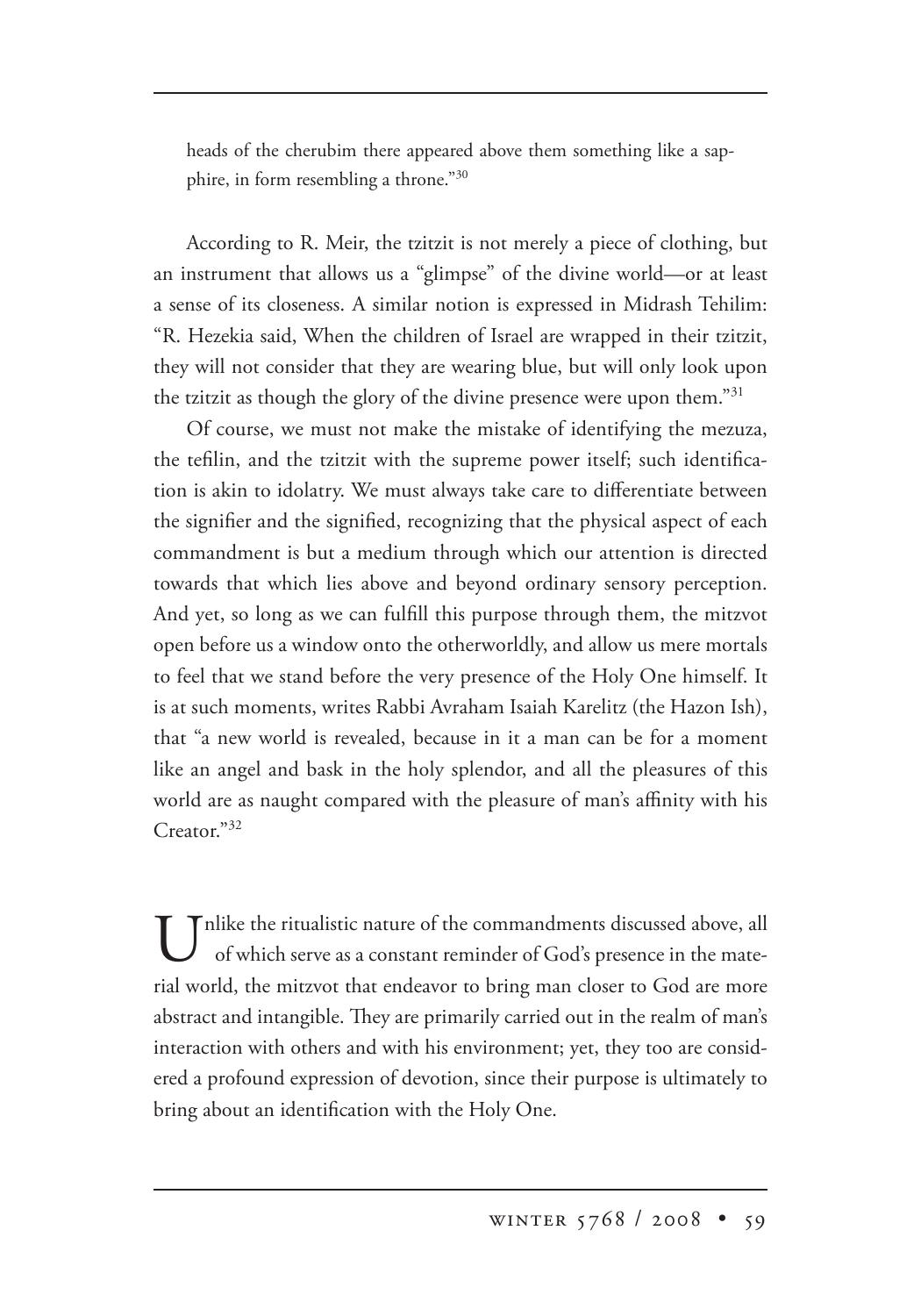First, however, it must be made clear that, in contrast to corporeal materialization of the sort in which pagans and Christians believe, or spiritual unification of the kind sought after by mystics, the notion of identification with God extolled by Judaism is not synonymous with *becoming identical to* God. As noted earlier, Judaism is clear in its insistence that the difference between man and God cannot be abrogated. Nor, for that matter, *should* the uniqueness of man dissolve into the infinite divine. As Rabbi Joseph B. Soloveitchik, one of the twentieth century's greatest Jewish scholars, stated:

First, it is impossible to talk about the unity of man with God, only about the cleaving of man to God; second, man does not cleave to God by denying his real essence; but, on the contrary, by preserving his essence. The actual personality… approaches its God when it lives an independent, multi-colored, original life, replete with direction, initiative, and activity, and frees itself from the semblance of overweening and impertinent independence. Then and only then does it begin to have a divine existence.<sup>33</sup>

Man's cleaving to his Creator does not require him to relinquish his sense of self. On the contrary, insists Rabbi Soloveitchik, man was not created to be a doormat. Thus, while he should avoid "overweening and impertinent independence," which is a kind of defiance of the heavenly, he cannot hope to "have a divine existence" if he does not initiate, work, and create. Only in so doing does he fulfill his potential as someone created *betzelem*, "in God's image." A similar notion is expressed in Midrash Leviticus:

R. Yehuda Ben Rabbi Simon began his discourse with the text (Deuteronomy 13:5), "After the Lord your god shall ye walk." Said R. Yehuda Ben Rabbi Simon, But can a man of flesh and blood walk after the Holy One, blessed be he, the one of whom it is written (Psalms  $57:20$ ), "Thy way was in the sea, and thy path in the great waters and thy footsteps were not known"? Yet you say, "After the Lord your God shall ye walk!" And unto him shall ye cleave. But can flesh and blood go up into heaven to cleave to the shechina, the one of whom it is written (Deuteronomy 4:24), "For the Lord thy God is a devouring fire," and of whom it is written (Daniel 7:9),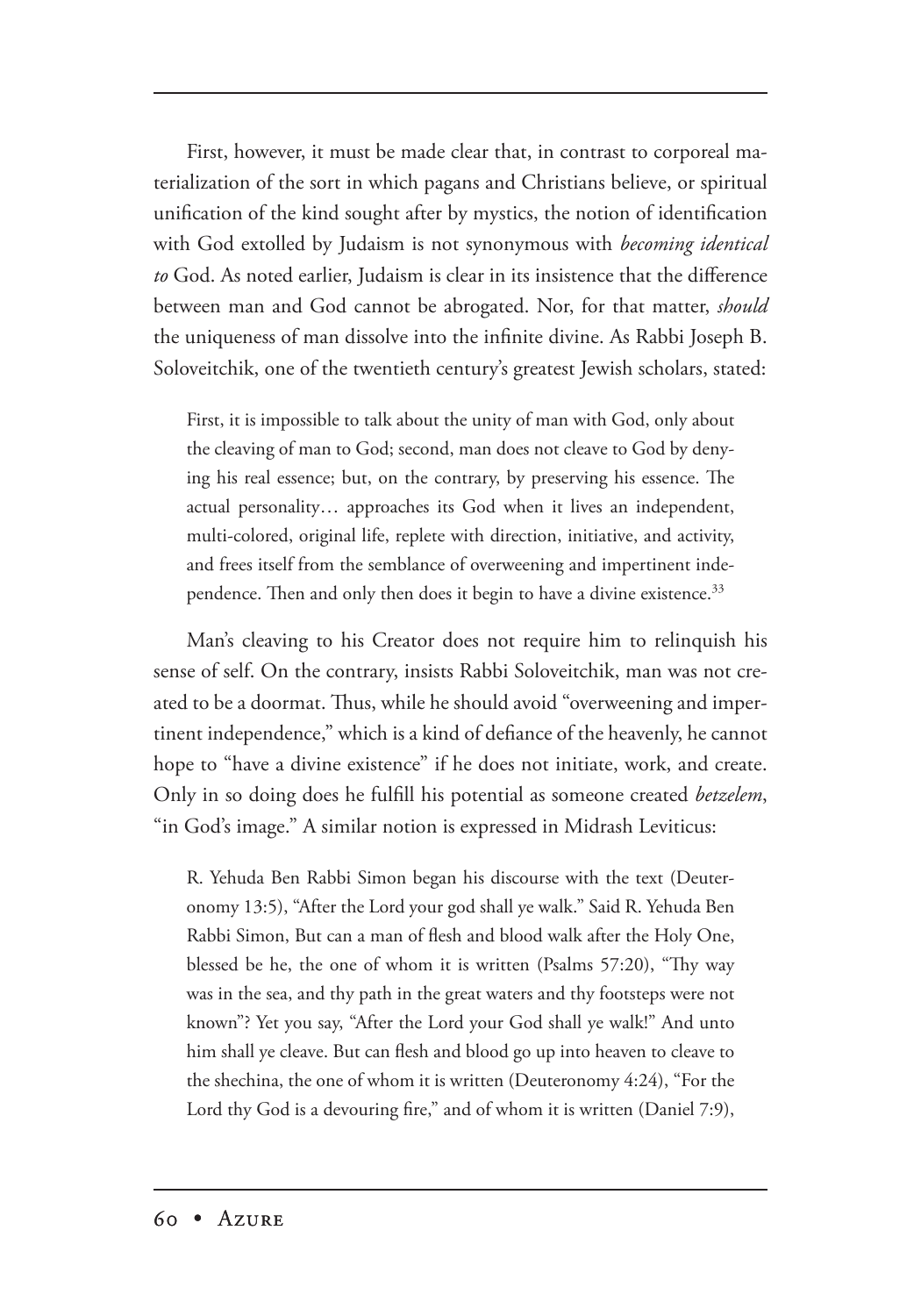"His throne was fiery flames," and of whom it is further written (Daniel 7: 10), "A fiery stream issued and came forth from before him"? Yet you say, And unto him shall you cleave! But in truth the Holy One blessed be he, from the very beginning of the creation of the world, was before all else occupied with plantation, as is proved by the text (Genesis 2:8), "And the Lord God planted a garden in the first instance in Eden," and so do you also, when you enter into the land [of Israel], occupy yourselves first with naught else but plantation; hence it is written (Leviticus 19:23), "And when ye shall come into the land, then ye shall plant."<sup>34</sup>

Understood literally, R. Yehuda Ben Rabbi Simon emphasizes, the act of "cleaving" to God is impossible. Flesh and blood cannot walk "after the Lord" or "go up into heaven to cleave" to him in the same way that it is incapable of withstanding the intense heat of a blazing fire. Thus does R. Yehuda Ben Rabbi Simon interpret the passage, "After the Lord your God shall you walk" as an instruction to *emulate* God: To follow his example to the best of human ability.

But how is man to go about emulating the divine? And what form does this emulation take? First and foremost, say the sages, one must align himself with the moral stance of the Holy One as described in the biblical laws and in prophecy. The commandments are not, after all, merely a collection of imperatives expressing God's will. Rather, they comprise a comprehensive ideological system. As such, the Jew is commanded to keep not only God's laws, but also the *spirit* of those laws. Abba Shaul says as much in the Talmud: "Abba Shaul interpreted, 'and I will be like him': Be thou like him: Just as he is gracious and compassionate, so be thou gracious and compassionate."35 In his *Book of the Commandments*, Maimonides expands on this point:

By this injunction we are commanded to be like God, praised be he, as far as it is in our power. This injunction is contained in his words (Deuteronomy 28:9), "And thou shalt walk in his ways," and also in an earlier verse in his words (Deuteronomy 10:12), "To walk in all his ways." On this latter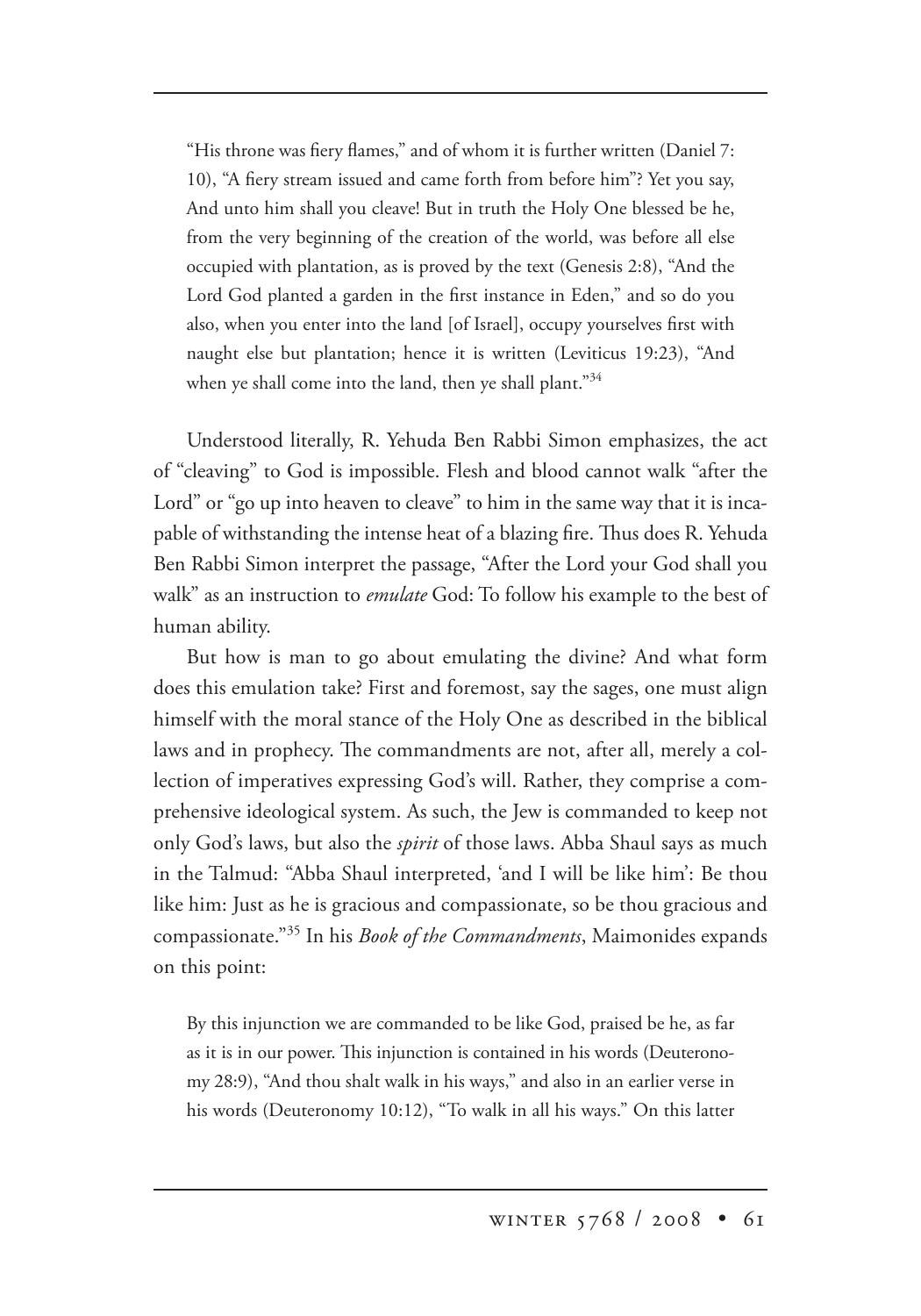verse the sages comment as follows: Just as the Holy One blessed be he is called merciful, so shouldst thou be merciful; just as he is called gracious, so shouldst thou be gracious; just as he is called righteous, so shouldst thou be righteous; just as he is called hasid [one who does acts of loving kindness], so shouldst thou be a hasid. This injunction has already appeared in another form in his words (Deuteronomy 13:5), "After the Lord your God shall ye walk," which the sages explain as meaning that we are to imitate the good deeds and lofty attributes by which the Lord, exalted be he, is described in a figurative way—he being indeed immeasurably exalted above all such description.<sup>36</sup>

Clearly, Maimonides does not believe that the injunction "after the Lord your God shall ye walk" is limited to the fulfillment of his commandments. Rather, it is intended to cultivate good character and develop a moral personality. Man is not meant, as Rabbi Soloveitchik maintained, to be a submissive subject, doing merely (and only) what is expected of him. Instead, he is to be God's active partner in the betterment of the world, doing the right thing because he honestly and wholeheartedly believes in it. Only by raising humanity to a higher level is the ideal of modeling ourselves after God truly achieved.

One of the clearest examples of the command to adopt God's moral stance can be found in the laws pertaining to sexual conduct. For example, the Midrash interprets the biblical passage "And you shall be holy to me: For I the Lord am holy,"37 as meaning, "Just as I am holy, so you be holy. Just as I am chaste, so you be chaste."38 Of course, the sages did not intend for the adjective "chaste" to be taken literally. Rather, it is used as a means of emphasizing the vast difference between a God who transcends the needs and desires that accompany a physical form and the pagan deities who abandon themselves to sensual pleasures. Here we may recall Zeus, the Olympian patriarch, who fathered a substantial number of Greek heroes; Krishna, the avatar (physical incarnation) of Vishnu, who seduced young village girls in the Vrindavan forest; the frequent sexual intercourse between brothers and sisters in the Egyptian pantheon; and the countless fertility gods and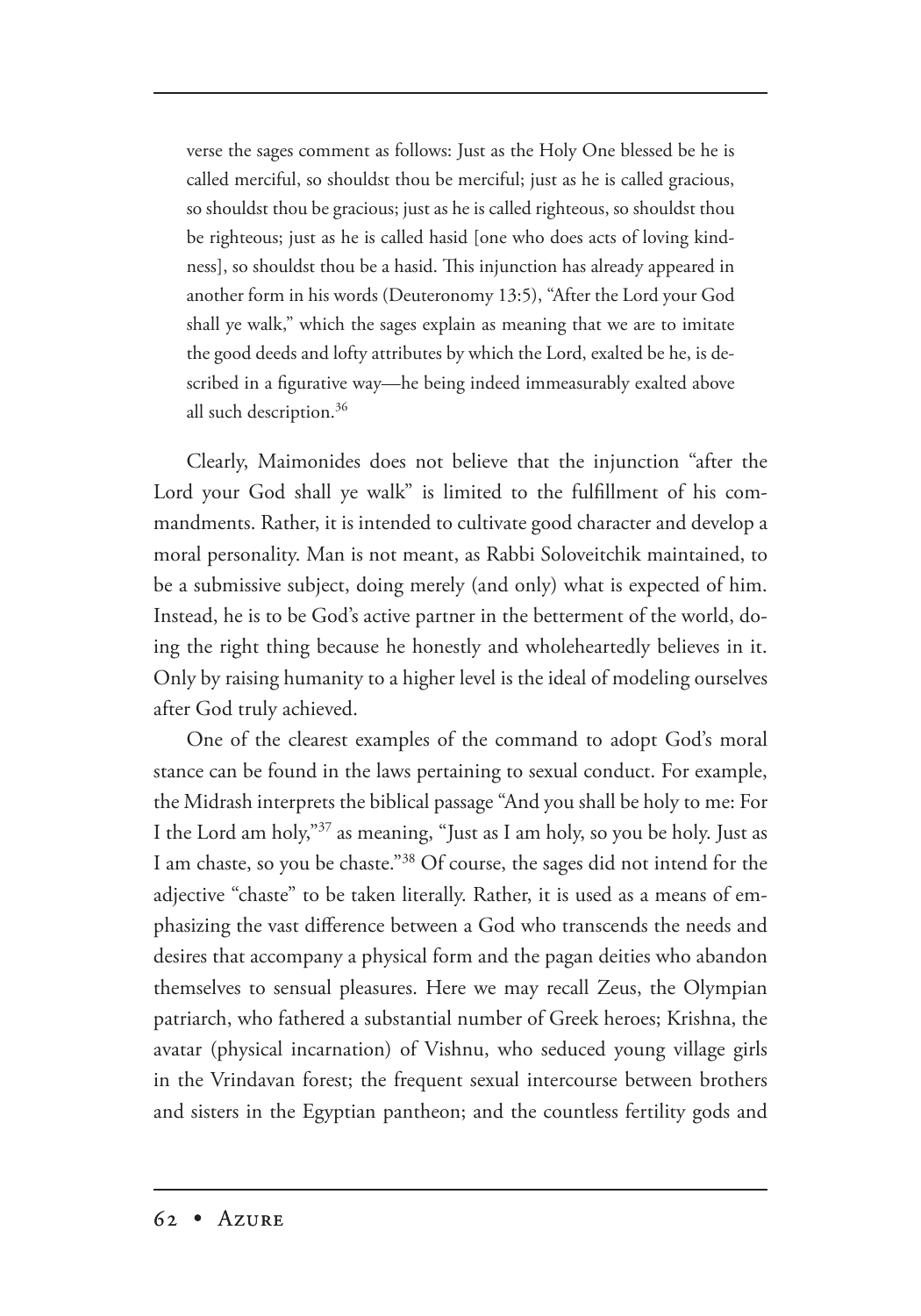goddesses who presided over wild, orgiastic rituals. The Jewish God is the complete antithesis of all these. Not only is he above physical lust, but he loathes acts of debauchery, and explicitly forbids them. Indeed, the Tora is unrelenting in its view of sexual promiscuity as utterly repugnant:

And if a man lie with his daughter-in-law, both of them shall surely be put to death: They have wrought unnatural sin; their blood shall be upon them. If a man also lie with a man, as one lies with a woman, both of them have committed an abomination: They shall surely be put to death; their blood shall be upon them. And if a man take a wife and her mother, it is wickedness: They shall be burnt with fire, both he and they; that there be no wickedness among you…. And if a man shall take his brother's wife, it is an unclean thing: He has uncovered his brother's nakedness; they shall be childless. You shall therefore keep all my statutes, and all my judgments, and do them: That the land, into which I bring you to dwell, will not vomit you out. And you shall not walk in the practices of the nation, which I cast out before you: For they committed all these things, and therefore I abhorred them.39

Immorality of the sexual kind—adultery, incest, and "unnatural" acts of intercourse—are so loathsome to God that he threatens those who indulge in them with the full measure of his wrath. This is precisely why, according to the Midrash, the prophet Balaam advised Balak, king of Moab, to tempt the children of Israel into licentious behavior:

"Behold, these were caused the children of Israel, through the counsel of Balaam" (Numbers 31:16). What was the word of Balaam? He told them: Even if you bring in all the crowds of the world, you can not overcome them [the Israelites]. Maybe [you think] you are more populous than the Egyptians, that about them is said (Exodus 14:7), "He took six hundred of the best chariots," and as long as Israel does his will he will fight for them, as it is said (Exodus 14:4), "The Lord will fight for you," and when they do not do his will he will fight against them as it is said (Isaiah 63:10), "So he turned and became their enemy and he himself fought against them." And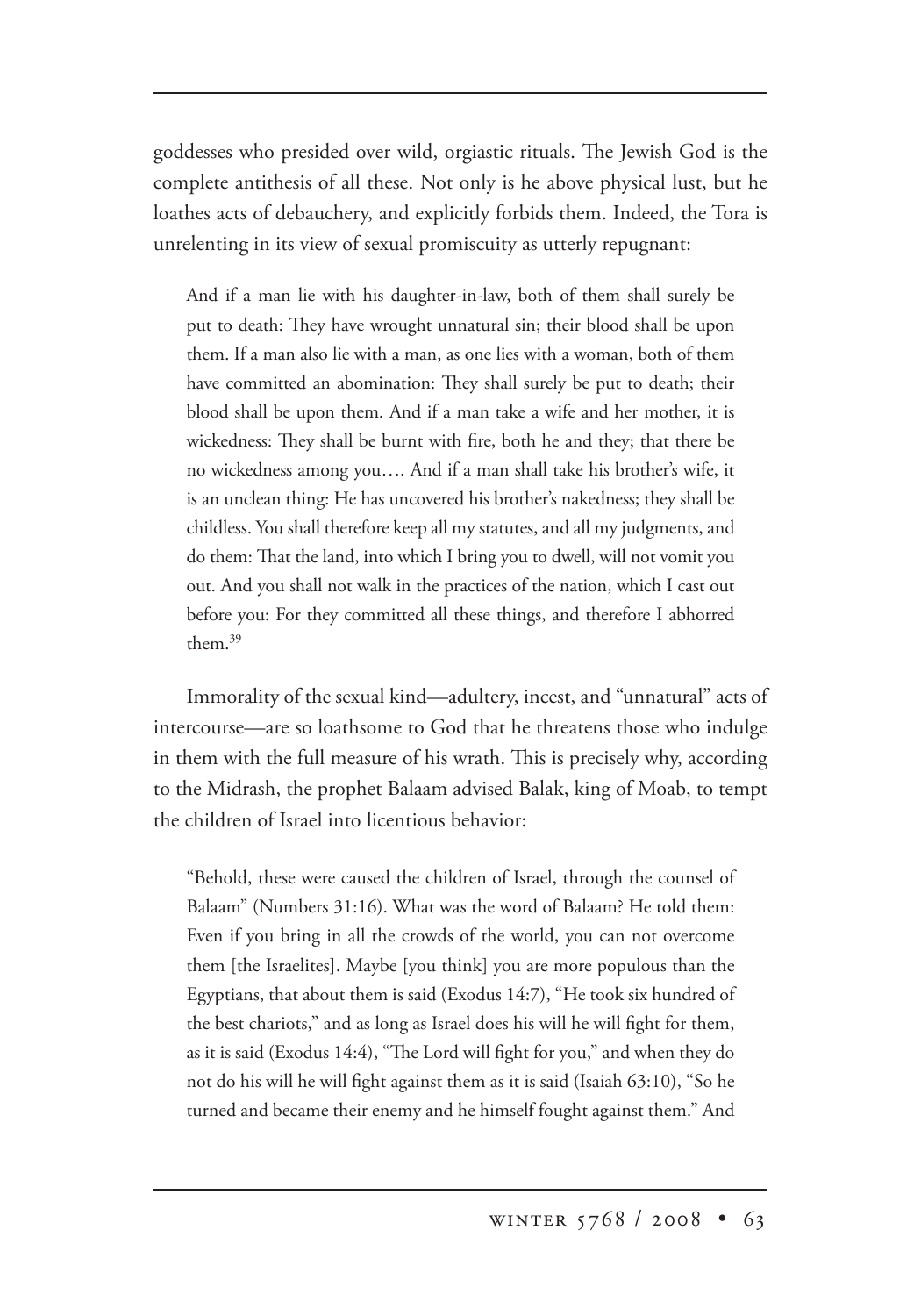not only that: They make the Merciful One act cruelly. As it is said (Lamentations 2:5), "The Lord is like an enemy; he has swallowed up Israel." $40$ 

And yet, as much as the Jew must strive to emulate the "chasteness" of the Holy One, he must also take care not to interpret this commandment too zealously. Unlike Catholicism, for example, Judaism does *not* encourage total abstention from sex, since this would be in clear violation of the divine commandment to "be fruitful and multiply, replenish the earth,"41 as well as contradict God's pledge to Abraham that his seed would be multiplied like the grains of sand on the shore. Therefore, following God's example does not mean a denial of sexuality, but rather the practice of sexual *temperance*: The subjection of one's sexual urges to the control of the spirit, and its channeling toward higher, worthy ends.

The Tora's attitude towards financial and property-related offenses is also anchored in the notion of identification with God. Although the commandments prohibiting offenses of this kind rely on a universally applicable "natural justice,"<sup>42</sup> parallels for which can be found in almost every set of human laws from time immemorial, they are reinforced by the pronouncement God placed in the mouth of the prophet Isaiah: "For I, the Lord, love judgment; I hate robbery with burnt offerings."<sup>43</sup> The Talmud explains:

This may be compared to a human king who passed through his customhouse and said to his attendants, Pay the tax to the tax collectors. They said to him, But the whole tax, surely, belongs to thee! He answered them, All travelers would learn from me not to evade their payments of tax. So the Holy One blessed be he said, "I the Lord hate robbery in burnt offerings;" let my children learn from me and keep away from robbery.<sup>44</sup>

Although everything created—including the cattle, sheep, and birds sacrificed on the altar—belongs to God, he is not prepared to accept a sacrifice offered in a forbidden manner. While the crime of robbery is, in theory, an offense committed by man against his fellow, it is nonetheless hateful to God, and considered a direct and serious offense against him. For this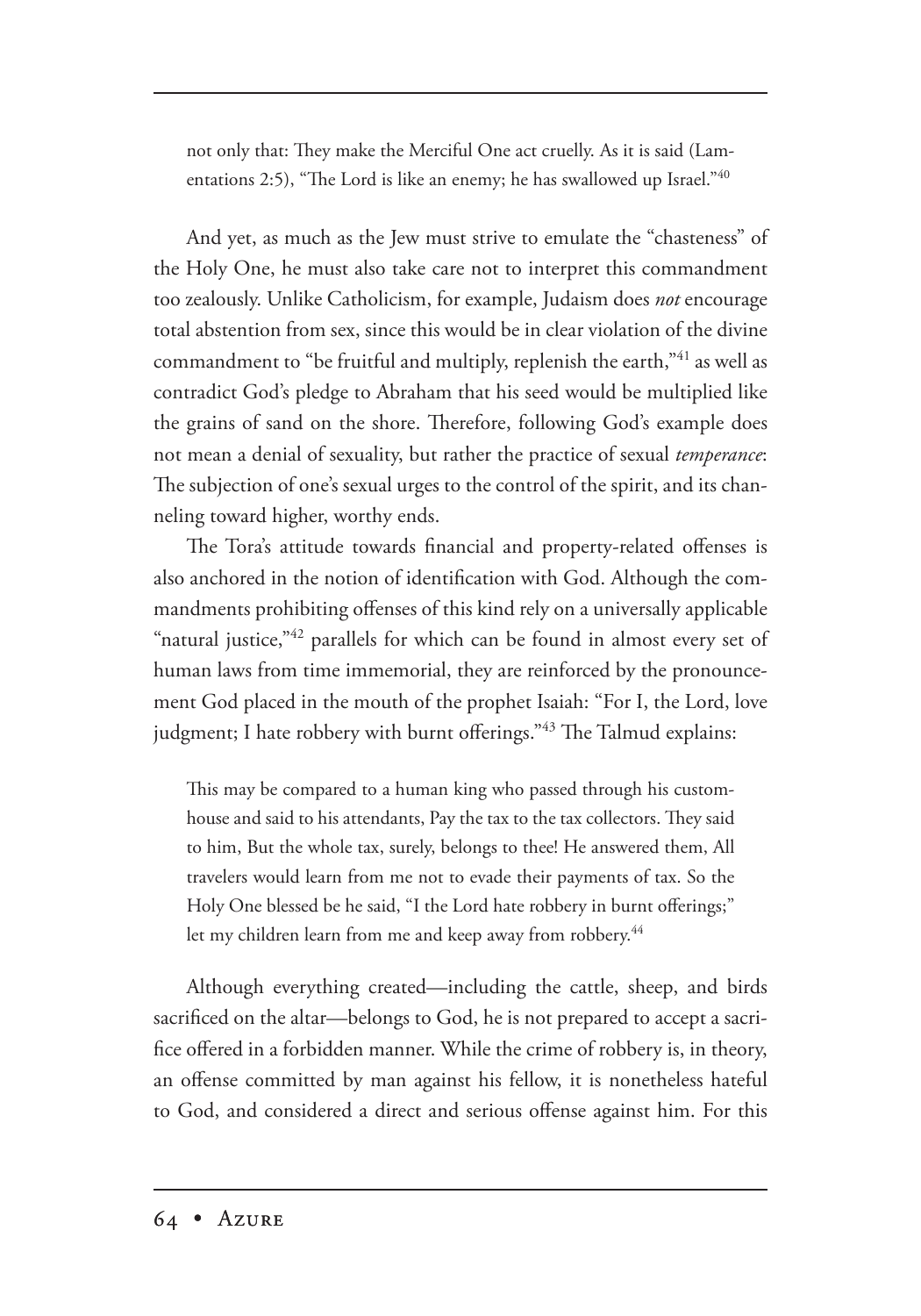reason, the Tora obliges the transgressor not only to return what he has stolen to its owners and to pay additional compensation, but to make a guilt sacrifice to God as well.<sup>45</sup>

But there is more to the emulation of God than the adoption of his moral attitudes.<sup>46</sup> Equally important is the fact that man, like his Maker, is a creative force. Thus, when he alters his environment to suit his needs, his actions reflect the primordial act of creation. This idea is echoed in the words of R.Yehuda Ben Rabbi Simon cited above: "But in truth the Holy One, from the very beginning of his creation of the world was before all else occupied with plantation, as is proved in the text (Genesis 2:8), 'And the Lord God planted a garden in the first instance in Eden,' and so do you also, when you enter into the land of Israel, occupy yourselves first with naught else but plantation."47 Of course, there is a crucial difference between the creative acts of man and God: Man does not make anything *ex nihilo*, "from nothing," but rather uses existing materials.<sup>48</sup> Nonetheless, the very fact that he is able to deviate from existing molds and renew the world by virtue of his own free will sets him apart from all other creations, and brings him closer to his Maker. Rabbi Haim of Volozhin (the Baal Nefesh Hahaim), the founder of the Lithuanian order of yeshivot, considers this creative ability the greatest attribute of humanity. "Man is called the soul and the life-spirit of a hundred million worlds… and to him alone is given the rule of choice, to turn himself and the worlds in whatever direction he chooses."49

In creative work, then, and more precisely in what the sages call *melechet mahshevet*, or "workmanship," we find a distinct similarity between man and God.50 At the same time, however, Judaism attaches profound religious significance to the act of *resting* from work: Just as God rested on the seventh day of creation, so are the children of Israel commanded to keep the Sabbath by refraining from those activities that demonstrate cognizance and intention. These actions, all of which come under the category of "workmanship," include plowing, sowing, harvesting, weaving, sewing, building, cooking, and writing, among others.<sup>51</sup> Philo of Alexandria, the Hellenistic Jewish philosopher, elaborates on this analogy: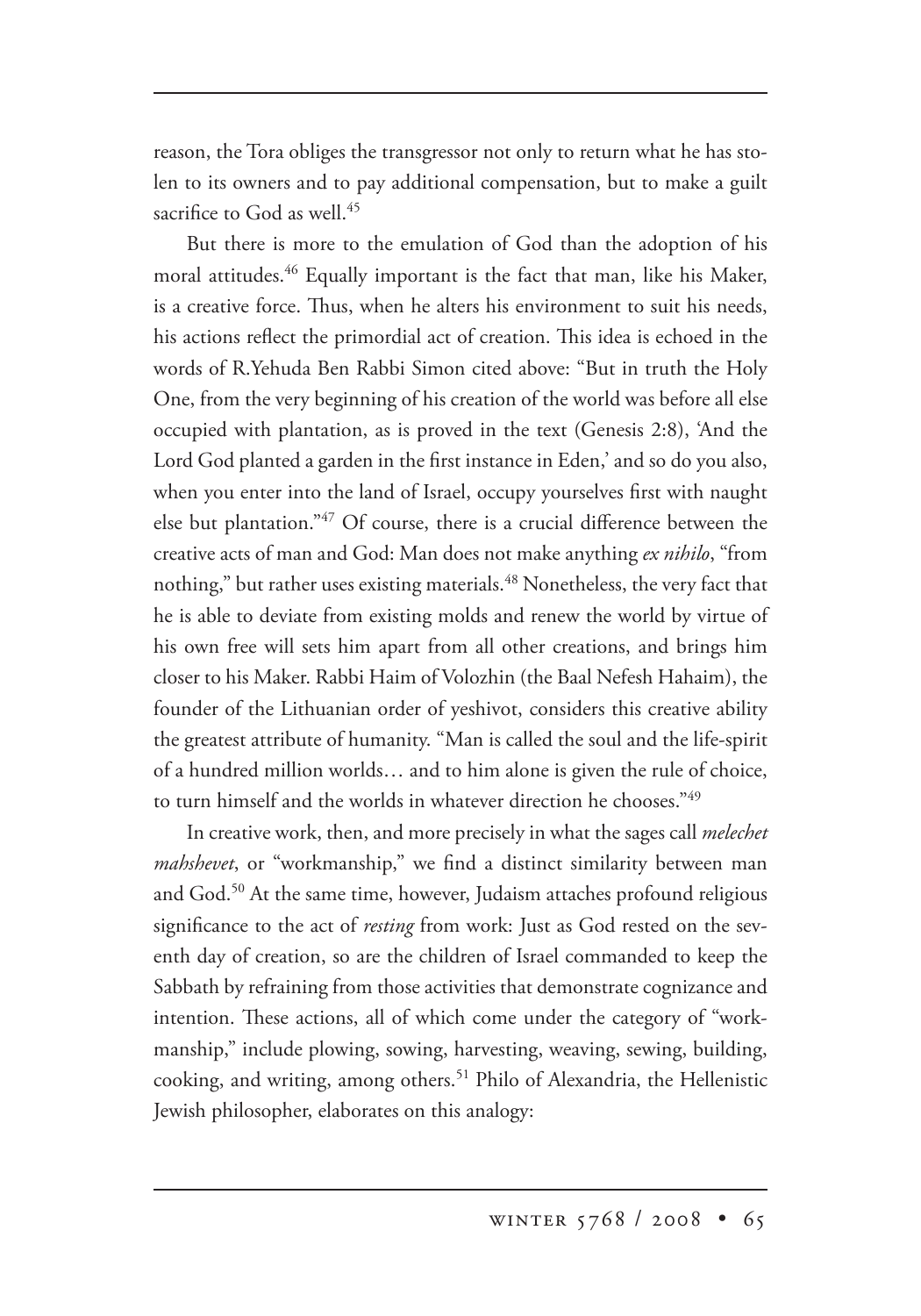The nation of the Jews keeps every seventh day regularly, after each interval of six days; and there is an account of events recorded in the history of the creation of the world, comprising a sufficient relation of the cause of this ordinance; for the sacred historian says, that the world was created in six days, and that on the seventh day God desisted from his works, and began to contemplate what he had so beautifully created; therefore, he commanded the beings also who were destined to live in this state, to imitate God in this particular also, as well as in all others, applying themselves to their works for six days, but desisting from them and philosophizing on the seventh day, and devoting their leisure to the contemplation of the things of nature, and considering whether in the preceding six days they have done anything which has not been holy, bringing their conduct before the judgement-seat of the soul, and subjecting it to a scrutiny, and making themselves give an account of all the things which they have said or done.<sup>52</sup>

For Philo, the purpose of the Sabbath is to make time for engaging in spiritual matters, such as philosophical reflection and moral accounting. Another, more prevalent approach perceives the commandment to rest on the Sabbath as social legislation, designed to ease the burden of toil on all mankind. While there is undoubtedly some truth to each of these explanations, neither provides us with the key to understanding the overall picture. This is because they both fail to take into account the mimetic aspect of the mitzva—namely, the perception of the Sabbath as a human reenactment of the seventh day of Creation. This error is understandable. Surely the Holy One does not need to "recover" from his labors or to contemplate their greatness afterward. What possible example, then, could God's act of rest provide for human beings?

As I have written elsewhere in these pages, I believe the solution to this puzzle lies in the fact that the act of resting—both divine and human—is *not*, as commonly assumed, extraneous to the creative process.<sup>53</sup> Quite the opposite: God's desisting from work on the seventh day provides the necessary *closure* to creation. The Midrash describes this idea by drawing a parallel between the divine and the human artisan: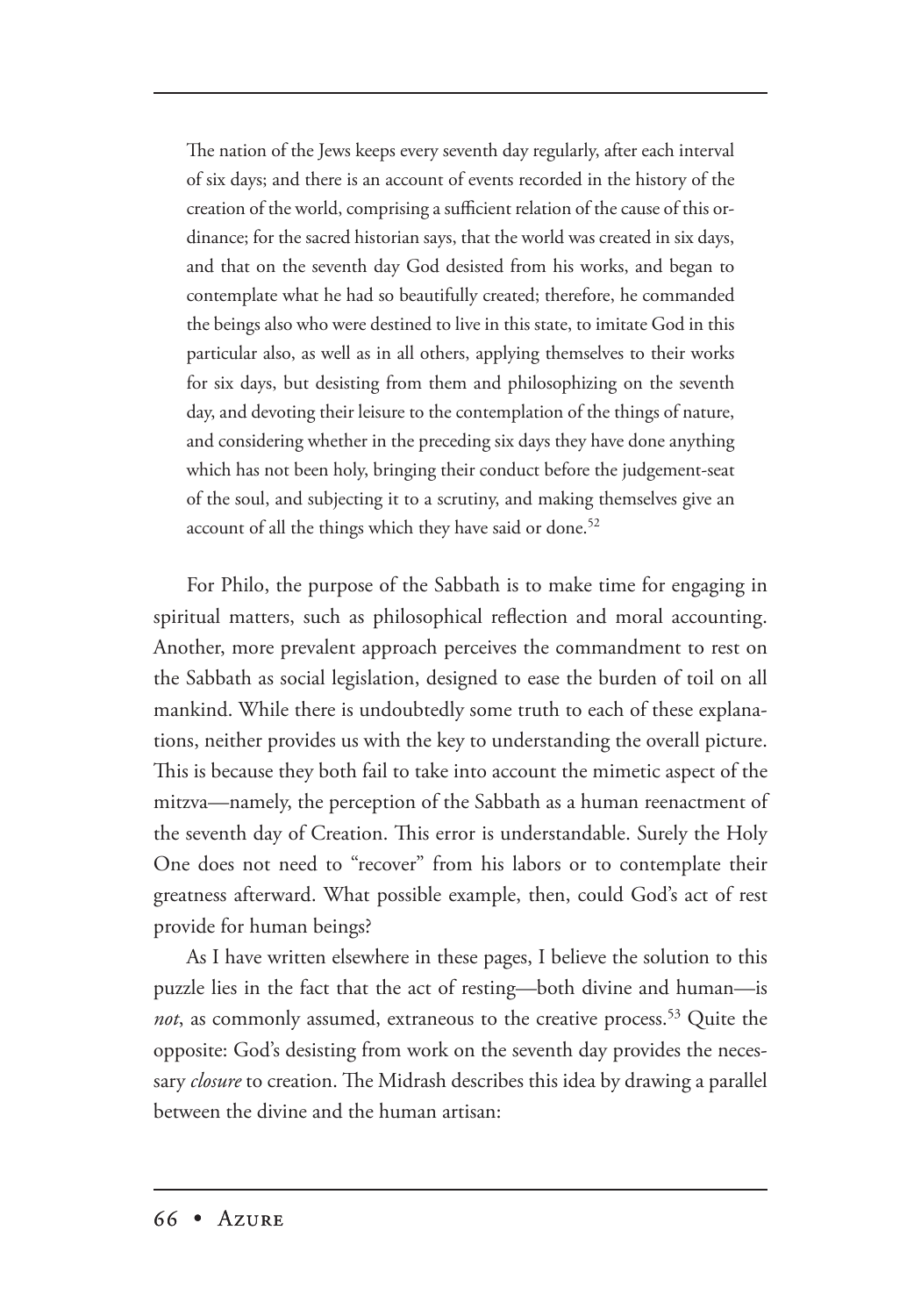R. [Yehuda Hanasi] asked R. Ishmael the son of R. Jose: Have you heard from your father the actual meaning of (Genesis 2:2) "On the seventh day God finished the work which he had been doing"?… It is like a man striking the hammer on the anvil, raising it by day and bringing it down after nightfall. So, too, did the Holy One lift the hammer on the sixth day, while it was still light, and then lower it on the Sabbath, once night had fallen.<sup>54</sup>

This Midrash begins with a question about a seeming contradiction: Did God finish his work on the seventh day or did he rest? Why, according to the Tora, did God desist from his work "on the seventh day," and not at the end of the sixth? The answer compares the act of creation to the work of a blacksmith who raises up his hammer and slams it down on the anvil. Just as his effort is exerted in lifting the hammer, but the results are achieved only when it is lowered, the six days of divine effort achieve their necessary climax only on the seventh day. Not for nothing, then, does the prayer book refer to the Sabbath as "the *conclusion* of the creation of heaven and earth<sup>"55</sup>

The Sabbath is not to be perceived, therefore, as simply the absence of work. On the contrary, it, too, has a positive function: The principle of inactivity that defines the Sabbath both completes and concludes the process that preceded it. As Rabbi Judah Loew of Prague (the Maharal) indicates, "The Sabbath is the completion of creation, and everything is directed to its completion, which is the core of the matter. Accordingly, the entire six days of creation are directed to the Sabbath…. For this reason, the Sabbath is to be kept in mind all week long, so that everything will be directed toward the completion of creation."56

According to this interpretation, the commandment to observe the Sabbath teaches man how to wield his own creative potential. The divine example of creation reveals to man a primordial rhythm of action, one that combines motion with pause, activity with passivity, and being with nothingness. Indeed, the balance between these opposites is the secret of creativity in its highest form. The Sabbath offers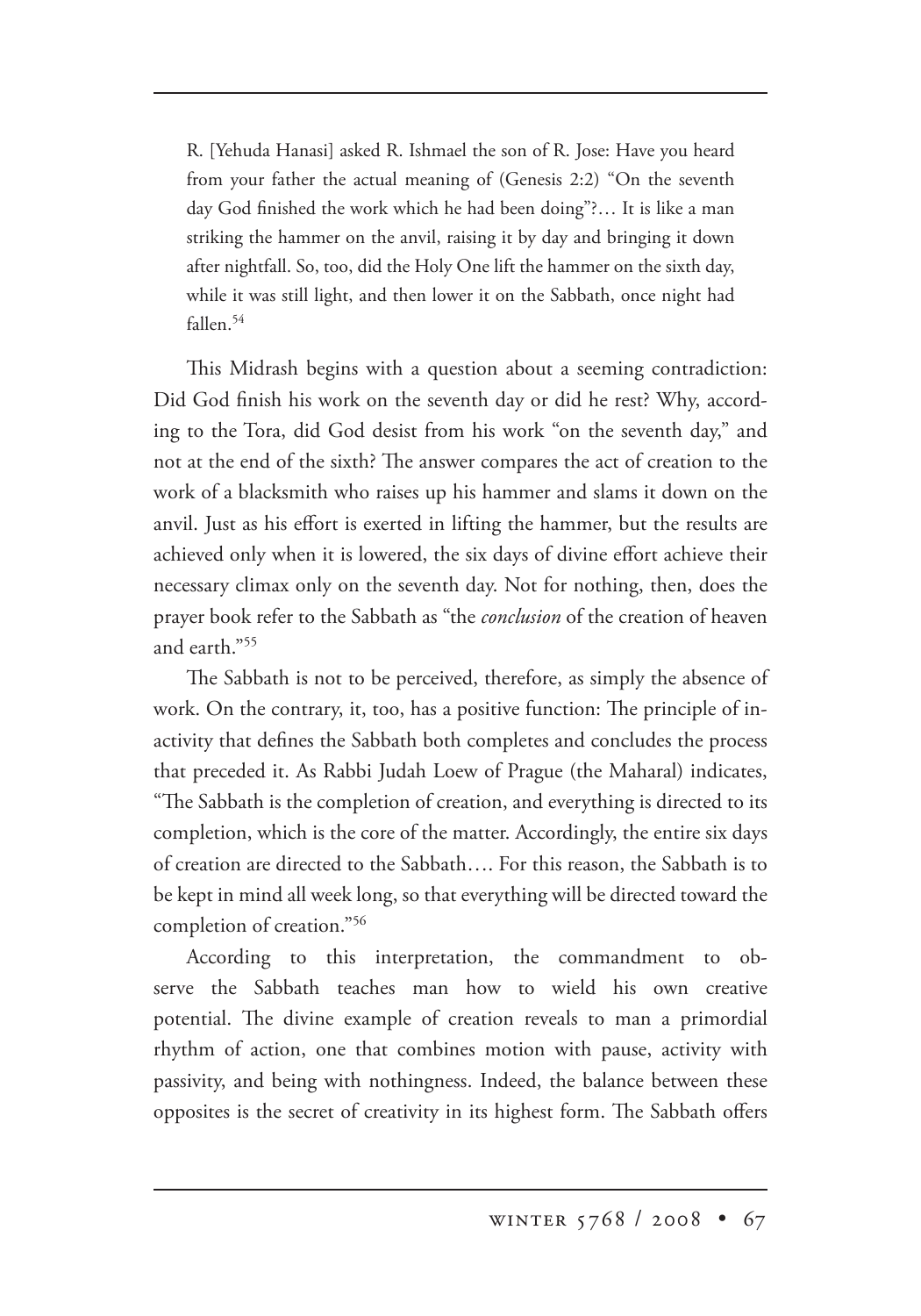us the key to this secret, and allows us, to the extent that we are prepared to adopt the ideal it represents, to achieve our purpose not only as emulators of God, but as his actual partners in the act of creation.

The commandments we have examined so far belong to one or the other of the two categories introduced at the beginning of this essay: Those that seek to bring God's presence closer to man, and those that seek to bring man closer to God. The mitzva of Tora study, however, is unique in that it serves both these purposes simultaneously. It should come as no surprise, then, that the study of Tora is described by the sages as the essence of devotion to God, and is depicted in religious literature as the crowning glory of Jewish existence.

More than any other religious fiat, the commandment of Tora study is an *intellectual* activity. At its core, according to Maimonides, is the obligation "to teach and to study the Tora, which is called *talmud Tora*. This injunction is contained in his words (Deuteronomy 6:7), 'And thou shalt teach them diligently unto thy children'; the Sifre says: '*To thy children*,' means to thy students."<sup>57</sup> The obligation is not only to teach others, but also to study on one's own: "Just as it is incumbent on him to have his son taught, so is he under an obligation to obtain instruction for himself."58 On the most basic level, then, God's commandment of Tora study has guaranteed that the divine gift he gave to the people of Israel on Mount Sinai—both the Written and the Oral Tora—will be preserved and passed on throughout the generations. Furthermore, Tora study enables the Jew to deepen his understanding of the mitzvot he observes, thus revitalizing and supporting him in the process. As Maimonides notes elsewhere, "Study leads to practice, but practice does not lead to study."59 Although the study of Tora is both intellectually and physically demanding, Jewish tradition considers it a general duty from which no one is excused: "Every Israelite is under an obligation to study Tora, whether he is poor or rich, in sound health or ailing, in the vigor of youth or very old and feeble. Even a man so poor that he is maintained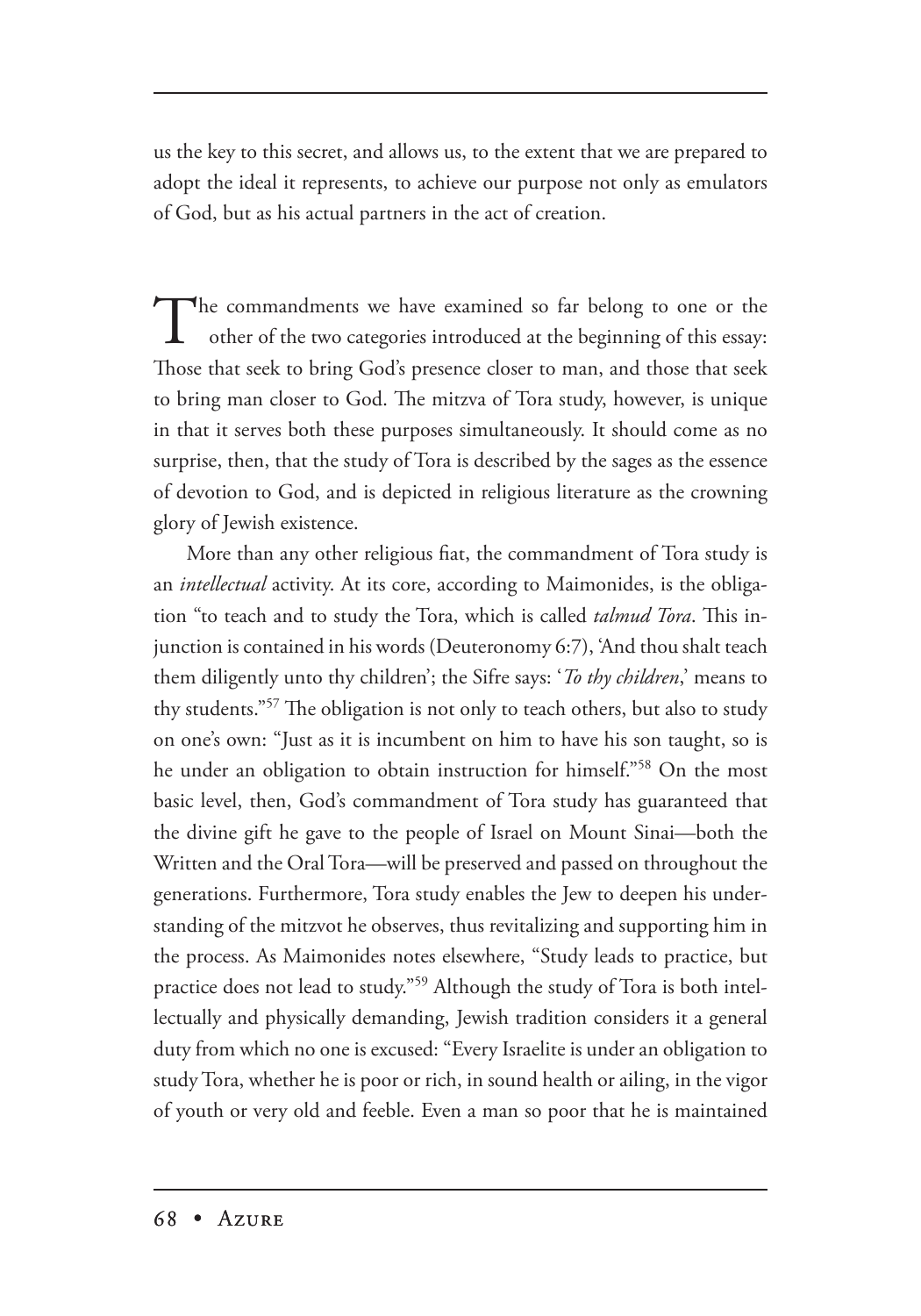by charity or goes begging from door to door, as also a man with a wife and children to support, are under the obligation to set aside a definite period during the day and at night for the study of the Tora, as it is said (Joshua 1:8), 'But thou shalt meditate therein day and night.'"60

But Tora study is more than merely a didactic practice. In truth, the driving force behind this commandment is not the desire to perpetuate the tradition, or the need to understand the mitzvot in order better to keep them. Rather, it is an expression of the will to create a genuine link between the human and the divine. Here we must recall that, from the traditional Jewish point of view, the Tora is far more than a body of knowledge; it is the miraculous revelation of the Holy One, and the power that emanates from it nourishes and invigorates his entire creation. As the Talmud argues, "But for the Tora, heaven and earth would not endure, for it is said (Jeremiah 33:25), 'If not for my covenant by day and by night, I had not appointed the ordinances of heaven and earth?"<sup>61</sup> Although it was brought down from heaven to earth, the Tora retains the mark of the divine and, in certain sources, is even identified with God himself. Thus opined, for example, Rabbi Haim of Volozhin, who concluded in *Nefesh Hahaim* that "There is no Tora but the Holy One."62

This belief in the divine qualities of the Tora naturally makes the act of studying it a powerful religious experience, one associated with a feeling of closeness to God. Rabbi Soloveitchik relates that, "When I am thus immersed in study, I feel as if the Almighty is there standing behind me, putting his hand on my shoulder, looking with me at the text lying on the table and asking me about it. This is not something I imagine. For me this is a true-to-life experience."63 In *Pirkei Avot*, we find a similar description of the affinity between man and the divine achieved through Tora study:

R. Halaphta ben Dosa, of Kefar Hananiah, said: When ten men sit together and are occupied with Tora the *shechina* rests among them, as it is said (Psalms 82:1), "God standeth in the congregation of judges." And whence [is it proved for] even five? As it is said (Amos 9:6), "He hath founded his troop upon the earth." And whence even three? As it is said (Psalms 82:1),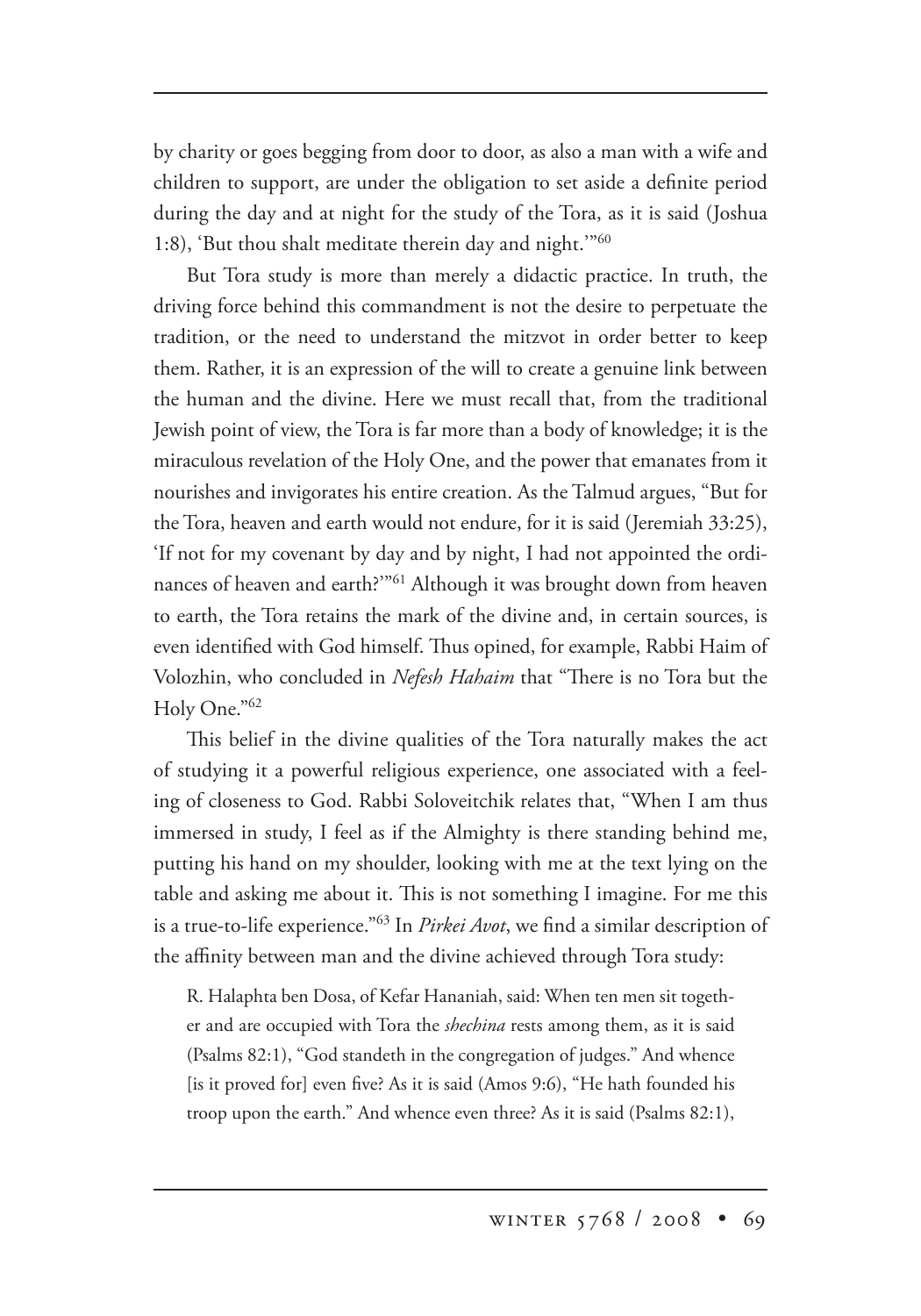"He judgeth among the gods." And whence even two? As it is said (Malachi 3:16), "Then they that feared the Lord spake one to another and the Lord hearkened and heard." And whence even one? As it is said (Exodus 20:24), "In every place where I record my name, I will come to thee and bless thee."64

The presence of God in the *beit midrash*, or house of study, is a prominent motif in rabbinic literature. In one famous talmudic story, for example, a voice from heaven actually intercedes in an argument between the sages, although the intercession is eventually rejected.<sup>65</sup> Elsewhere, we see God taking interest in another dispute, this time between R. Jonathan and R. Abiathar on the matter of the concubine of Giva:

R. Abiathar said that the Levite found a fly with her, and R. Jonathan said that he found a hair on her. R. Abiathar soon afterwards came across Elijah and said to him, What is the Holy One blessed be he doing? and he answered, He is discussing the question of the concubine in Giva. What does he say? said Elijah, [He says], my son Abiathar says so-and-so, and my son Jonathan says so-and-so. Said R. Abiathar: Can there possibly be uncertainty in the mind of the Heavenly One? He replied: Both [answers] are the words of the living God. He [the Levite] found a fly and excused it, he found a hair and did not excuse it.<sup>66</sup>

These depictions of the Holy One as an active member in a community of Tora scholars—even to the extent of getting involved in halachic disputes—may at first strike the reader as odd. Yet they express an important idea: The study of Tora is not merely the act of "reading" a text. Rather, it is an activity of profound metaphysical significance, translating the "words of the living God" into the language of reality. No other field of human life offers the possibility of such a close affinity between man and God. Not for nothing, then, did the sages laud those who made halachic judgments with the appellation, "The Lord is with him."<sup>67</sup>

But Tora study does more than fill the beit midrash with the presence of God. It also raises Tora scholars (*talmidei hachamim)* to a higher spiritual,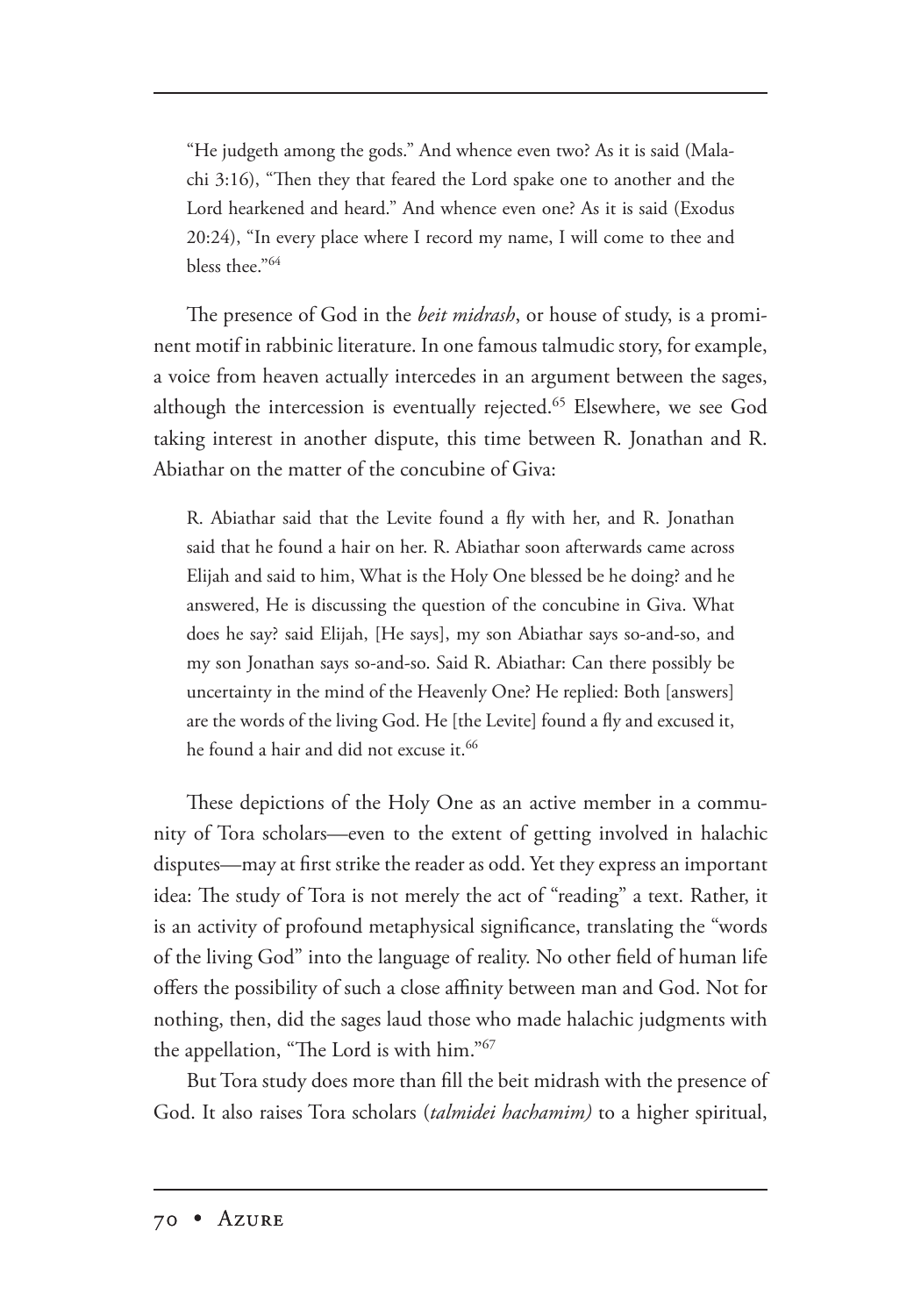and sometimes even physical, level than that of ordinary mortals. Agadic literature—parables and legends in rabbinic texts—abounds with stories of the superhuman abilities of the sages: R. Yochanan Napacha, for example, cured R. Elazar Ben Padat by laying his hands on him, and R. Shimon Bar Yochai is attributed with the power to set fire to objects and people merely by looking at them.<sup>68</sup> The nearness of these scholars to the Holy One elevated them to the status of his representatives on earth, and thus into figures who are occasionally to be treated as one would treat God himself. The talmudic tractate Pesahim includes a rather bold statement made by R. Akiva:

R. Shimon Imsoni—others state, R. Nehemiah Imsoni—interpreted every *et* in the Tora [in an inclusive fashion]; [but] as soon as he came to [the passage] (Deuteronomy 6:13), "Thou shalt fear the Lord thy God," he desisted. Said his disciples to him, Master, what is to happen with all the *etim* which you have interpreted? Just as I received reward for interpreting them, he replied, so will I receive reward for retracting. Subsequently R. Akiva came and taught, "Thou shalt fear the Lord thy God" is to include scholars.<sup>69</sup>

R. Imsoni explained to his students why the Hebrew connective *et* appears in many places in the Tora, even though, in certain circumstances, it seems unnecessary. In his opinion, whenever this connective is used, it testifies to the fact that its objects are far more numerous than might be assumed from a superficial reading of the passage. The verse "And the Lord visited Sara,"<sup>70</sup> for example, suggests that together with the biblical matriarch, God was gracious to *all* the barren women of the same generation. Yet R. Imsoni was reluctant to apply the same logic to "You will fear the Lord your God," for to him, it was inconceivable that the fear appropriate to the Holy One should be accorded to others as well. R. Akiva disagreed with him on this point, insisting that the passage also applies to Tora scholars, who are to be treated with the same awe usually reserved for God.

This is a radical conclusion, to be sure, but not an altogether exceptional one. Elsewhere in the Talmud, the *Amorite* (later talmudic authority) R. Elazar Ben Padat makes a similar argument: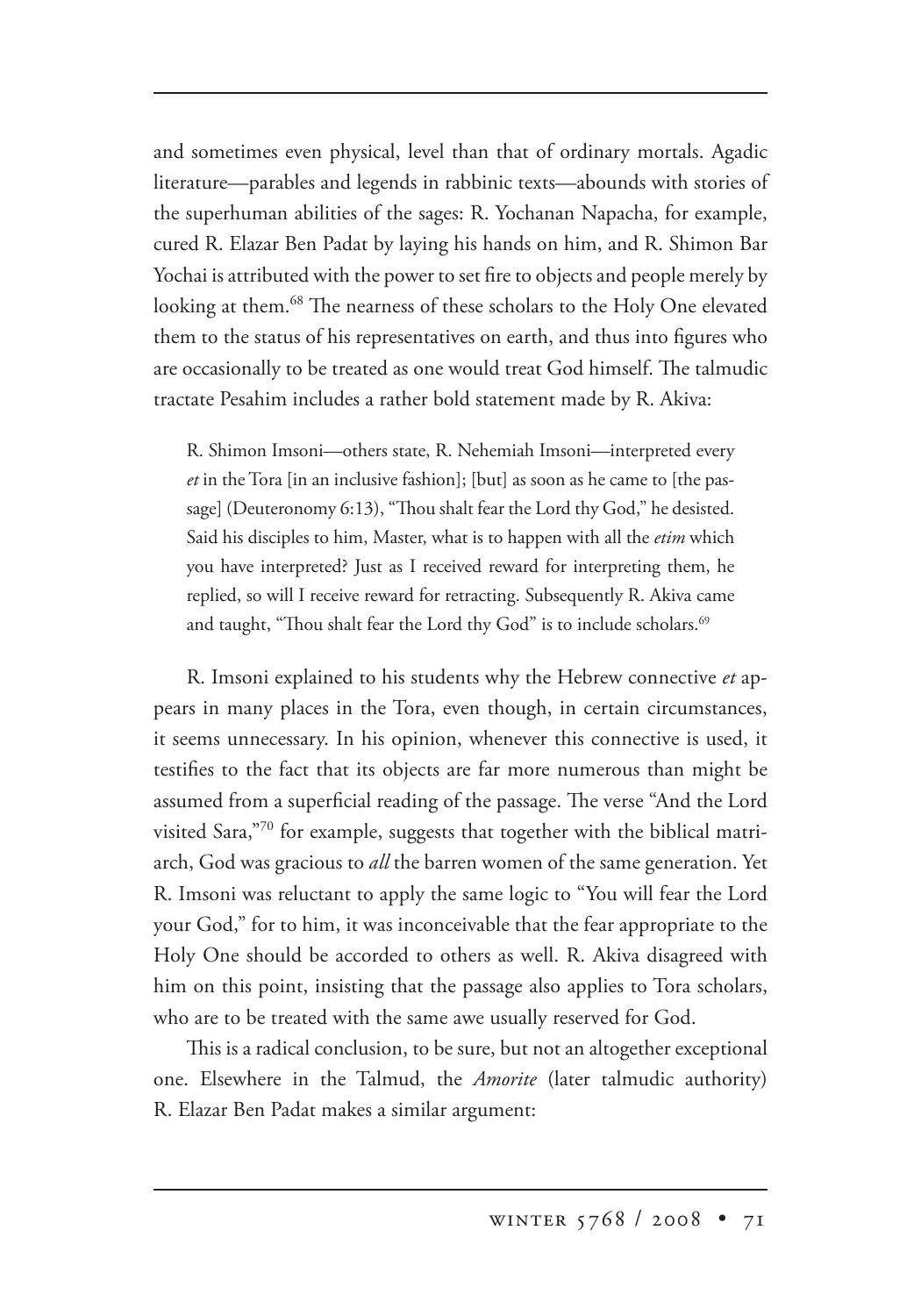Master, I have found for them [the illiterate] a remedy in the Pentateuch (Deuteronomy 4:4), "But ye that did cleave unto the Lord your God are alive every one of you this day." Now is it possible to "cleave" to the divine presence, concerning which it is written in Scripture (Deuteronomy 4:24), "For the Lord thy God is a devouring fire"? But [the meaning is this:] Any man who marries his daughter to a scholar, or carries on a trade on behalf of scholars, or benefits scholars from his estate is regarded by Scripture as if he had cleaved to the divine presence.<sup>71</sup>

Like R. Yehuda Ben Rabbi Simon, R. Elazar Ben Padat also considers "cleaving" to the Holy One to be simply impossible—God is too exalted and too awesome for humanly contact. In light of this, he proposes a more practical alternative: Anyone who seeks to cleave to the divine presence should associate himself with those who are closest to God—that is, with Tora scholars. In this way, even laymen can attain a measure of closeness to God.

The crucial contribution the commandment of Tora study makes towards bridging the earthly and the heavenly grants it a unique status in Jewish law. In many ways, it is considered the most important mitzva. The Talmud even goes so far as to maintain that the study of Tora is "greater" than the sacrificial offering, the building of the Temple, the commandment of honoring one's parents, and even saving a life.<sup>72</sup> So, too, does the Jerusalem Talmud insist that "even the world in all its entirety is not equivalent to a single word of Tora," and "even [the performance of] all the religious duties specified in the Tora is not equivalent to a single word of Tora."<sup>73</sup> These are not mere attempts at self-glorification by men who take their intellectual endeavors too seriously. Rather, these sayings communicate a basic dictum of Jewish tradition: If the Israelite nation was indeed chosen by God to fulfill a divine purpose on earth, this can only be achieved through the dedicated study and teaching of the Tora. Only in this way can the Jewish people live up to the expectations of their father in heaven; only in this way can they fulfill the hopes and longings that their sons and daughters have nurtured for centuries.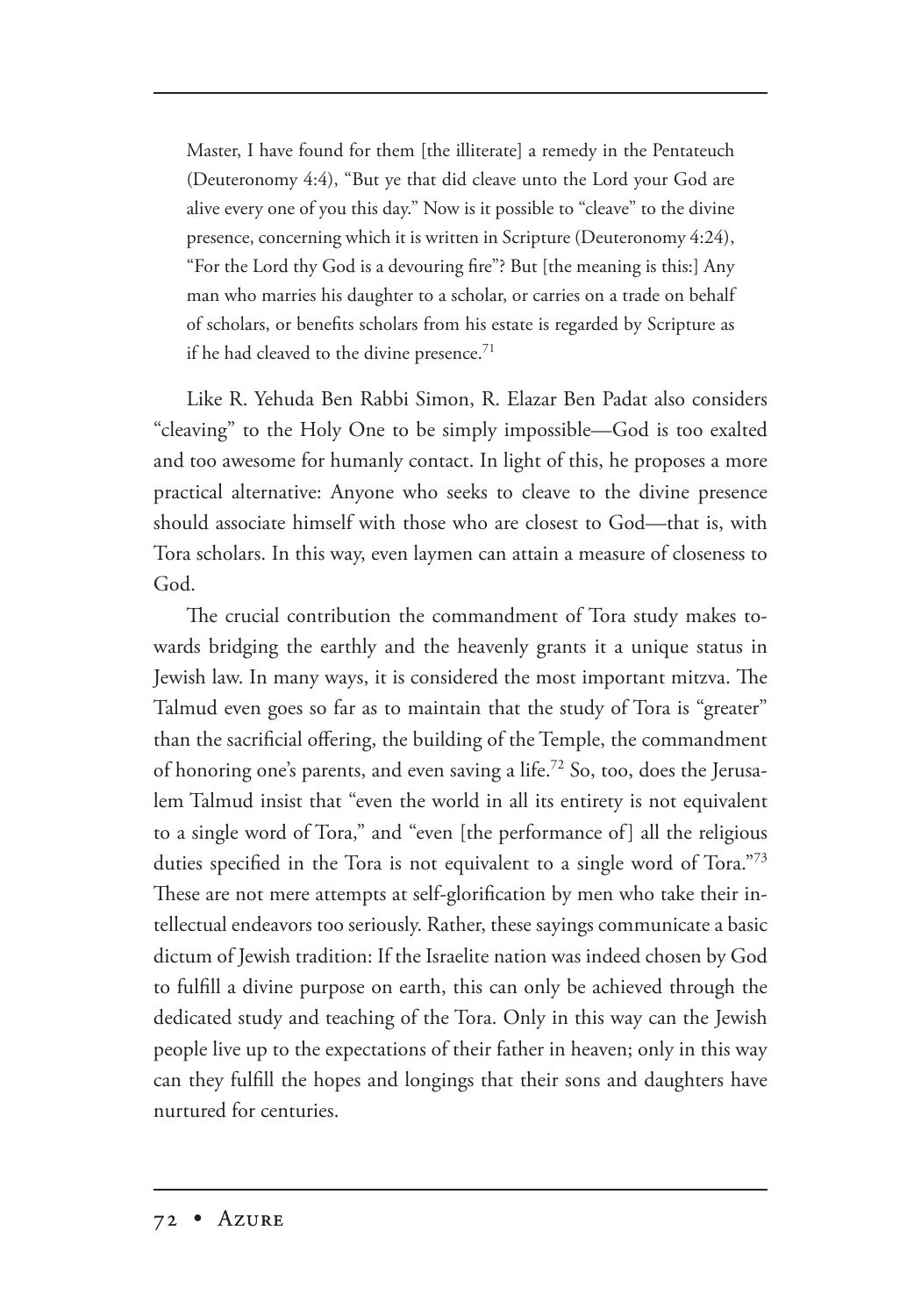f course, a rapprochement between the human and the divine is only one of the many objectives that the commandments strive to achieve. Halacha comprises, after all, an extensive normative system covering the full range of human existence: Interpersonal, familial, and communal relationships; economics and business dealings; politics; recreation; and even basic physical functions. Obviously, such a complex structure cannot rest solely on a single theological principle. Nonetheless, the commandments discussed here touch upon a theme underpinning much of halacha, and help us to understand the basic drive that imbues it with so much vitality and tenacity. This drive is a powerful longing to "be with God"—that is, to break through the mental and physical barriers of human experience and connect with the Creator himself. Thus, while Judaism does not accept the possibility of a merger between man and God, it does acknowledge the passion of the finite for the infinite, and strives to give it appropriate expression.

In this essay, I have delineated between two ways of "being with God"—or "cleaving" to him—within the Jewish religion. The first is by bringing the divine down to the human plane, a process that occurs primarily in the consciousness of the believer who senses the "presence" of God in the course of performing the daily religious rites. The second is by elevating humans to a divine level by deepening the identification of the believer with the moral attitude of God and encouraging divine emulation through creative activity—and, upon its conclusion, through ceasing from work.

Each way underscores a different strategy for achieving the ideal of deveikut. Yet each also represents a certain point of view in respect to man's status before God: On the one hand, those commandments that serve as a permanent reminder of the divine—including prayer, affixing the mezuza, and laying tefilin—are solemn declarations of loyalty and obedience to the kingdom of heaven, and of our desire for its presence in our daily lives. The human image reflected in these rituals is that of a faithful and humble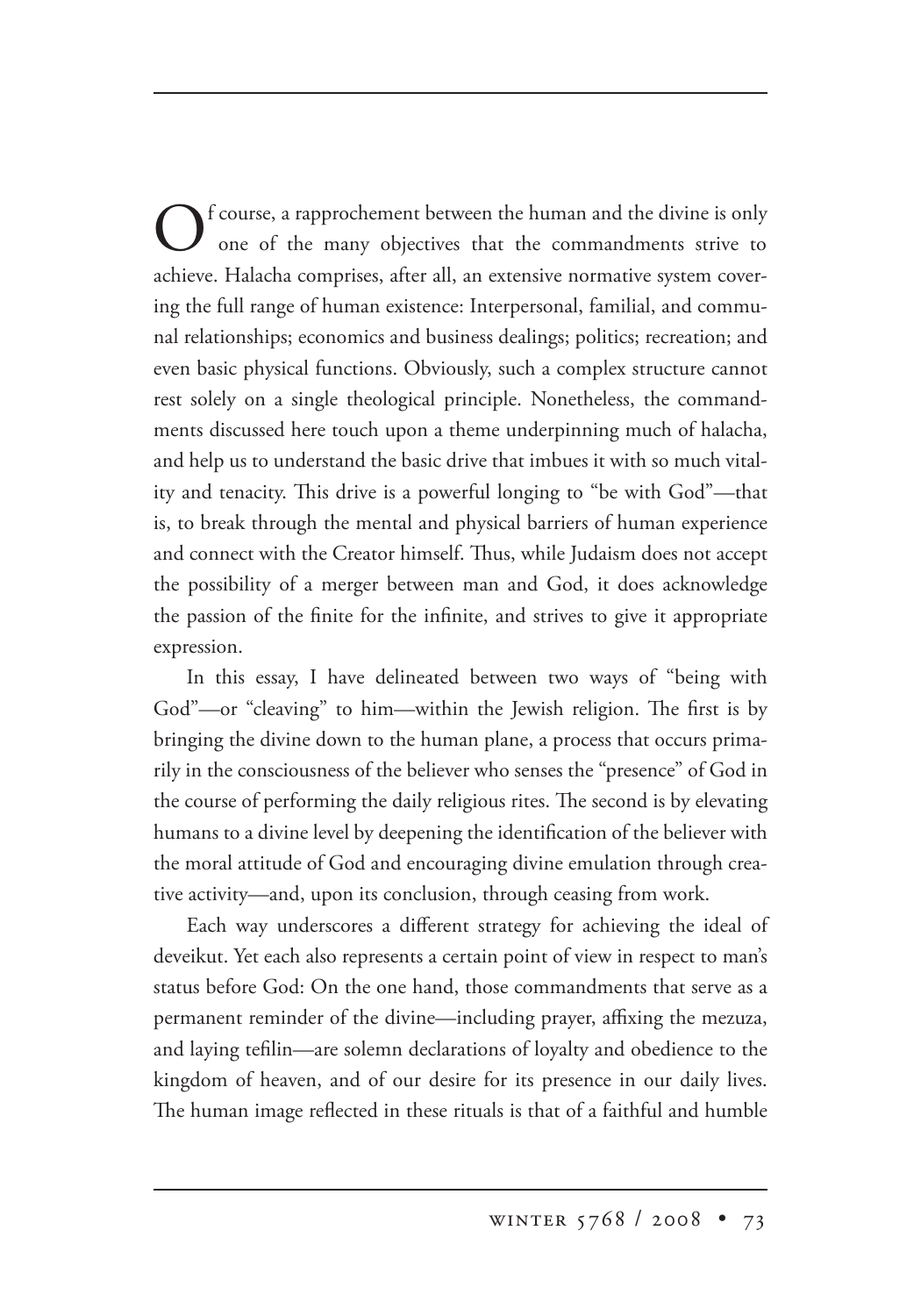servant who surrenders always to the will of the Holy One. On the other hand, the notion of emulating God is rooted in the idea that man is a superior being, created in God's image. Therefore, he has vast, almost unlimited potential for spiritual and moral development. $^{74}$  This duality of the human condition has pervaded Jewish thought from its earliest days, but perhaps none has expressed the idea better than King David, who writes in the Psalms, "What is man, that thou art mindful of him? And the son of man, that thou visitest him? Yet thou hast made him a little lower than the angels, and thou dost crown him with glory and honor."75

Ironically, it is the sublime qualities that man acquires when attempting to bridge the gap between himself and God that testify to the positive value of such a gap in the first place. While we strive to reduce the distance between the heavenly and the earthly, we should not forget the distinct advantages that distance holds for humanity: Though the belief that man is the apex of creation understandably fills us with pride and spurs us to undertake astonishing tasks, the knowledge that we are weak mortals, mere flesh and blood, grants us a humility that has merits of its own. If anything, human greatness is nurtured by the tension between these two established truths. The longing for the divine that plays such a central role in every religious experience is therefore not necessarily a symptom of a cosmic crisis or a metaphysical rift in need of repair. Rather, it is simply the price we must pay for the grace God bestowed upon us when he created us in his image, gave us free will, and sent us to find our own way in this terrible and wonderful universe he made from nothing.

*Joseph Isaac Lifshitz is a senior fellow at the Shalem Center.*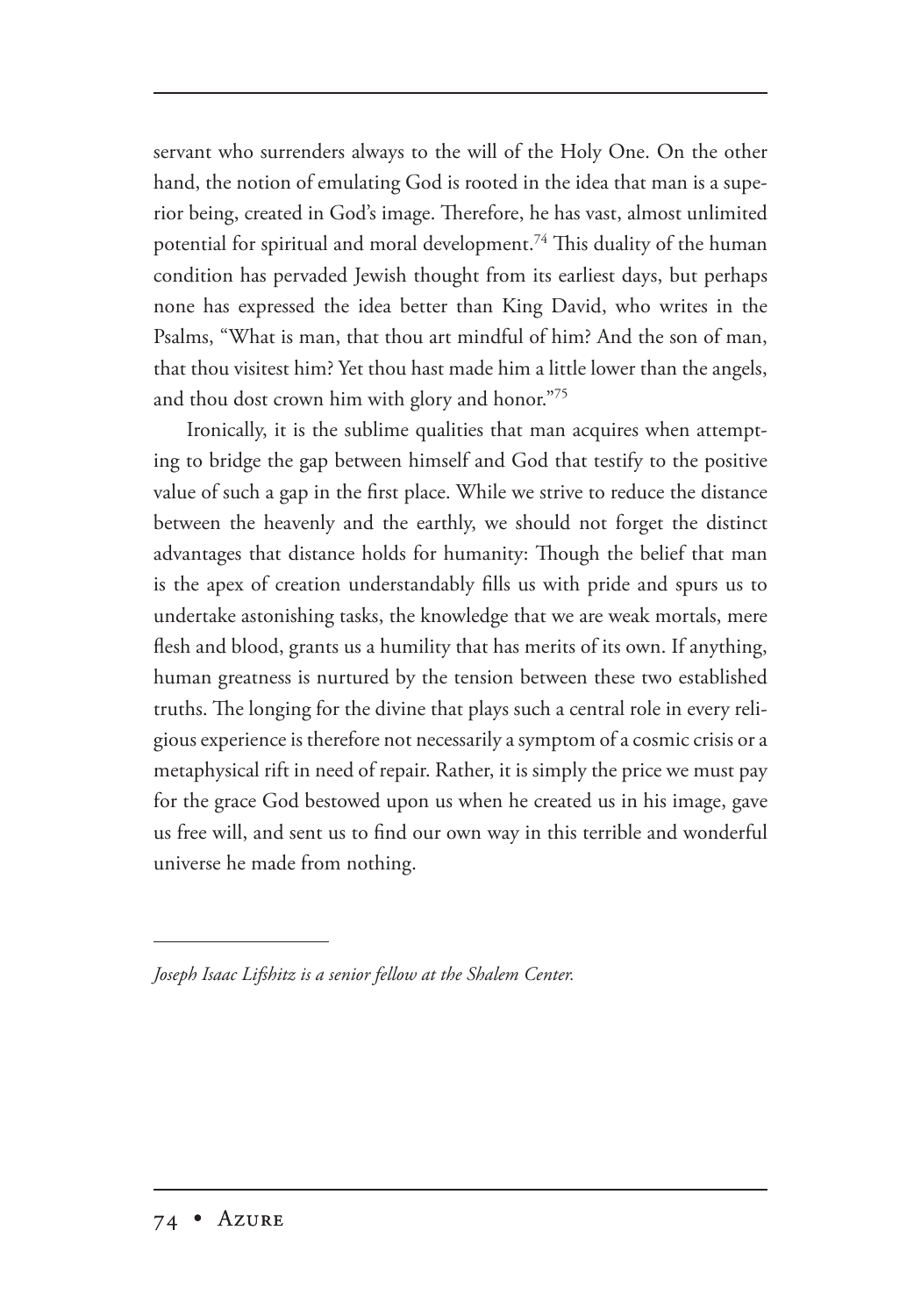## *Notes*

The author wishes to thank Assaf Sagiv for his assistance in the writing of this article.

1. Solomon Ibn Gabirol, "The Royal Crown," in Israel Davidson, ed. Selected *Religious Poems of Solomon Ibn Gabirol* (Philadelphia: The Jewish Publication Society of America, 1952), p. 84.

2. Israel Levin, "The 'Keter Malchut' of Rabbi Shlomo Ibn Gabirol and Man's Struggle with Sin," *Haaretz*, November 11, 2005 [Hebrew].

3. Ibn Gabirol, "The Royal Crown," pp. 122-123.

4. Exegetic tradition maintains that such anthropomorphic descriptions are to be understood purely metaphorically.

5. Moses Maimonides, *The Guide for the Perplexed*, trans. Shlomo Pines (Chicago: University of Chicago, 1963), pp. 79-80. A contrary opinion is expressed by R. Moshe Taku in his "Sefer Ketav Tamim," in *Otsar Nehmad* (Vienna: Yitzhak Blumenfeld, 1848), pp. 58-99 [Hebrew].

6. William James, *The Varieties of Religious Experience: A Study in Human Nature* (London, New York: Longmans, Green and Co., 1929), p. 64.

7. Karl Barth, *The Formation of Christian Dogma*, trans. Ran Hacohen (Tel Aviv: Resling, 2004), pp. 111, 114 [Hebrew].

8. A famous example of this approach can be found in chapter 4 of the fourteenth-century polemical work *The Refutation of the Christian Principles*, in which the Jewish philosopher Hasdai Crescas attacks the belief in Christ's divinity because "man's uniting with God is impossible, since it would involve a contradiction. This is clear since man is finite and God, may he be blessed, is infinite." Hasdai Crescas, *e Refutation of the Christian Principles*, trans. Daniel J. Lasker (New York: State University of New York, 1992), p. 50.

9. Gershom Scholem and many of his disciples were of the opinion that the phenomenon of unio-mysticism was alien to the kabbalistic tradition, maintaining that "it is only in extremely rare cases that ecstasy signifies actual union with god, in which the human individuality abandons itself to the rapture of complete submersion in the divine stream. Even in this ecstatic frame of mind, the Jewish mystic almost invariably retains a sense of the distance between the Creator and his creature." See Gershom Scholem, *Major Trends in Jewish Mysticism* (New York: Schocken, 1946), pp. 122-123. Moshe Idel, a renowned scholar in the field of Kabbala, takes exception to this convention. He argues that it is possible to find uniomystical expressions in the Judaism, specifically in the writings of the Kabbalist Avraham Abulafia and first-generation Hasidic writers. See Moshe Idel, *Kabbalah:*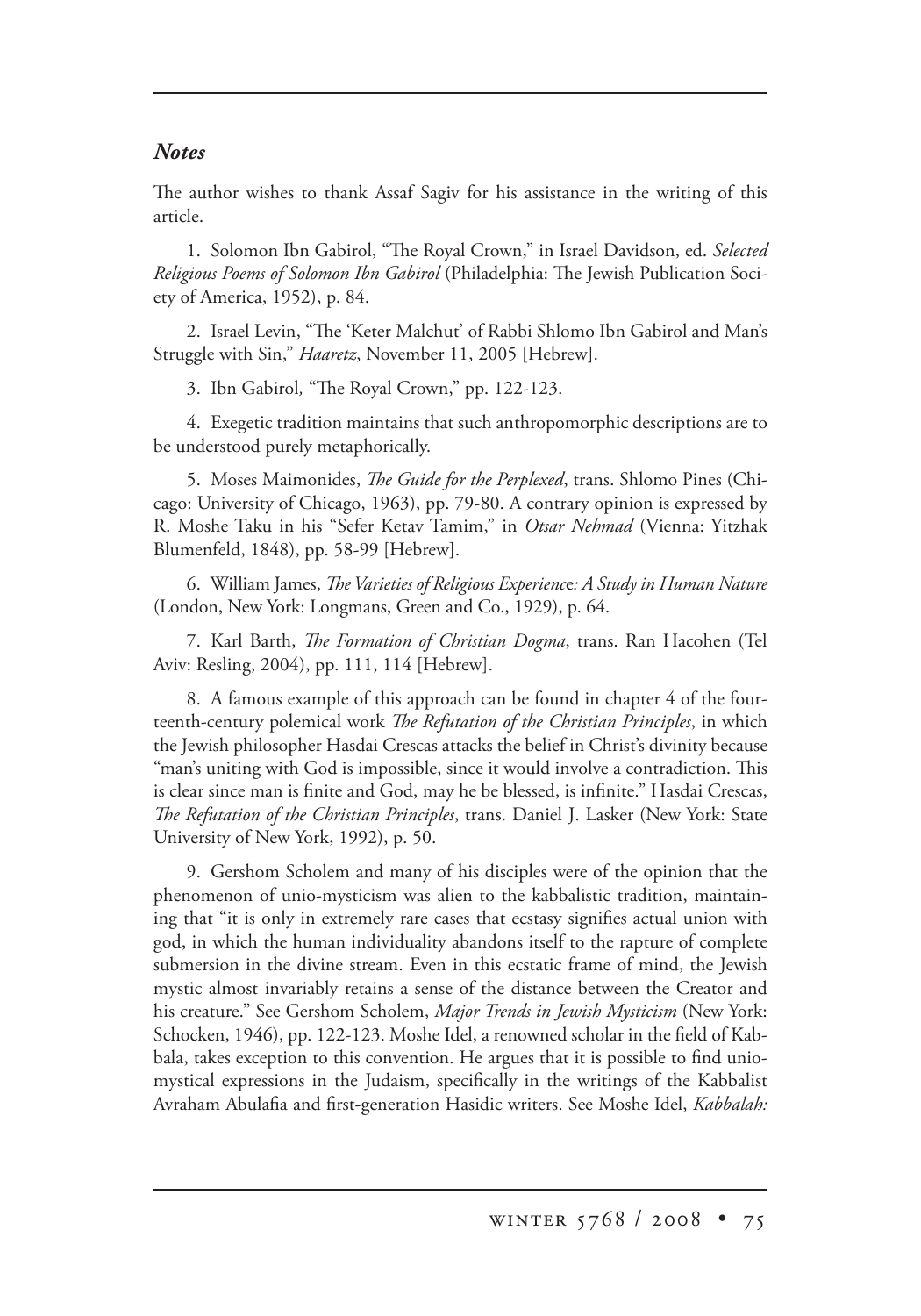*New Perceptions* (New York: Yale, 1988), pp. 59-73. It goes without saying that most of the writers on whom Idel relies are very far from mainstream. Abulafia, for instance, was excommunicated by Rabbi Solomon Ben Abraham Adret (the Rashba), and first generation Hasidim drew heavy criticism on account of their pretensions to unity with God.

- 10. Sukka 5a.
- 11. Deuteronomy 13:5.

12. See, for example, Sanhedrin 64a: "R. Judah said in Rav's name: A gentile woman once fell sick. She vowed, If I recover, I will go and serve every idol in the world. She recovered, and proceeded to serve all idols.... But ye, O House of Israel, were not so, [as it is written (Numbers 25:5), 'Slay ye every one his men] that were joined unto Baal Peor': Ye were attached to it like an air-tight lid. Whereas (Deuteronomy 4:4), 'Whilst ye that did cleave unto the Lord your God' implies merely like two dates sticking to each other. In a baraita it has been taught: 'That were joined unto Baal Peor,' like a bracelet on the hands of a woman; whereas 'Whilst ye that did cleave unto the Lord your God' indicates that they were firmly attached."

13. See Abraham Joshua Heschel, *Heavenly Torah: As Refracted Through the Generations,* eds. and trans. Gordon Tucker and Leonard Levin (New York: Continuum, 2005), pp. 190-193. According to Heschel, the controversy in question reflects the dispute between R. Ishmael the realist and R. Akiva the mystic. See also Idel, *Kabbalah*, pp. 38-39, and notes 9-11 on pp. 288-289.

14. Scholem, *Major Trends*, p. 123.

15. Judah Halevi, *The Kuzari: An Argument for the Faith of Israel*, trans. Hartwig Hirschfeld (London: Routledge, 1906), 2:46, p. 111.

16. The sages, however, argued that the divine presence did not reside in the Second Temple: "Surely R. Samuel Ben Inia said: What is the meaning of the scriptural verse (Haggai 1:8), 'and I will take pleasure in it and I will be glorified?'... To indicate that in five things the first Sanctuary differed from the second: In the ark, the ark-cover, the cherubim, the fire, the shechina, the Holy Spirit [of prophecy], and the urim-we-thummim [the Oracle Plate]," Yoma 21b; see also Rashi in his commentary on Haggai 1:8.

17. Rudolf Otto, *The Idea of the Holy*, trans. John W. Harvey (New York: Oxford, 1973), pp. 9, 12.

18. Otto, *Idea of the Holy*, pp. 12-13.

19. Otto's letter is quoted in Rudolf Otto, "Buddhism and Christianity: Compared and Contrasted," trans. Philip C. Almond, *Buddhist-Christian Studies* 4 (1984), p. 101.

20. Taanit 2a.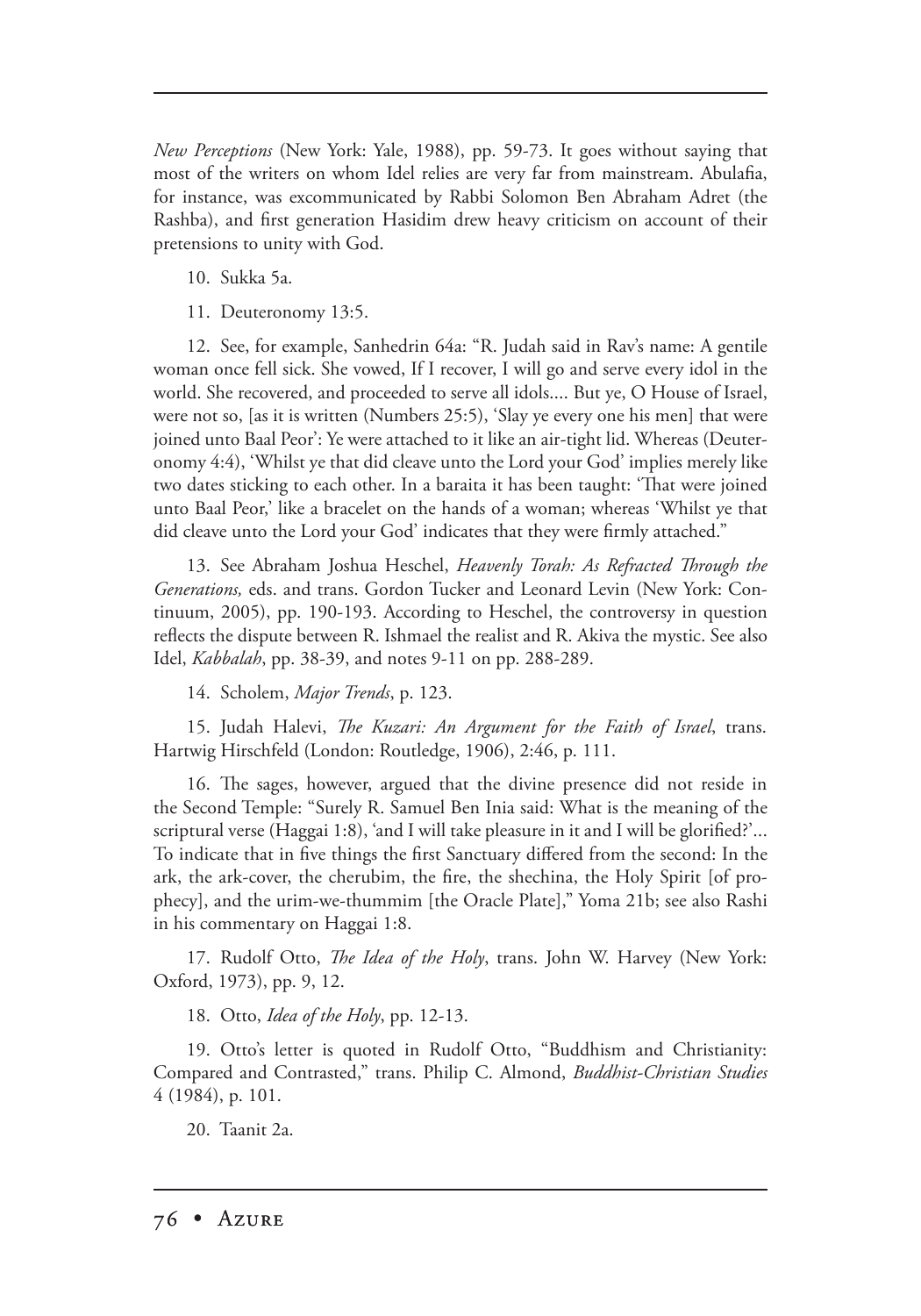21. Sanhedrin 22a.

22. Joseph Karo, *Shulhan Aruch, Orach Haim* 98:1.

23. Berachot 6a.

24. Deuteronomy 6:4-9.

25. Deuteronomy 6:6-9.

26. Moses Maimonides, *Mishneh Tora: The Book of Adoration*, ed. and trans. Moses Hyamson (Jerusalem: Feldheim, 1975), Laws of the Tefilin and the Mezuza and the Scrolls of the Law 6:13, p. 129a.

27. In cognitive psychology, such a symbol is sometimes referred to as a "mnemonic device": A device or method used as an aid in remembering.

28. See, for example, Rashi, Pesahim 4a, Introduction to Hovat Hadar: "As it comes under his protection." See also Avoda Zara 11a and Yerushalmi Peah 1:1. This belief is connected with the events described in Exodus 12:21-22, when the Israelites were instructed to mark the lintels of their homes with the blood of a sacrificial lamb. This marking ensured that their homes would be "passed over" when God struck down the firstborn sons of all Egyptians.

29. Judah Halevi, *The Kuzari*, 3:11, p. 147.

30. Jerusalem Berachot 1:2.

31. Midrash Tehilim, Shoher Tov 90.

32. Avraham Isaiah Karelitz, *Book of Faith and Trust Concerning the Hazon Ish*  (Jerusalem: Rav Shmuel Graynman Publication, 1997) [Hebrew].

33. Joseph B. Soloveitchik, "And You Shall Search from There," *Halachic Man: Revealed and Hidden* (Jerusalem: World Zionist Organization, 1979), p. 190 [Hebrew].

34. Leviticus Rabba 25:3.

35. Shabbat 133b; see also *Zohar Hadash*, vol. 2, and the Book of Ruth 51:1.

36. Moses Maimonides, *The Commandments*, trans. Charles B. Chavel (New York: Soncino, 1967), positive commandment 8, pp. 11-12. See also Maimonides, *Guide for the Perplexed*, pp. 75-79.

37. Leviticus 20:26.

38. Sifra Kedoshim, ch. 10.

39. Leviticus 20:12-23.

40. Sifre Numbers, sec. 157. See also Sanhedrin 106a.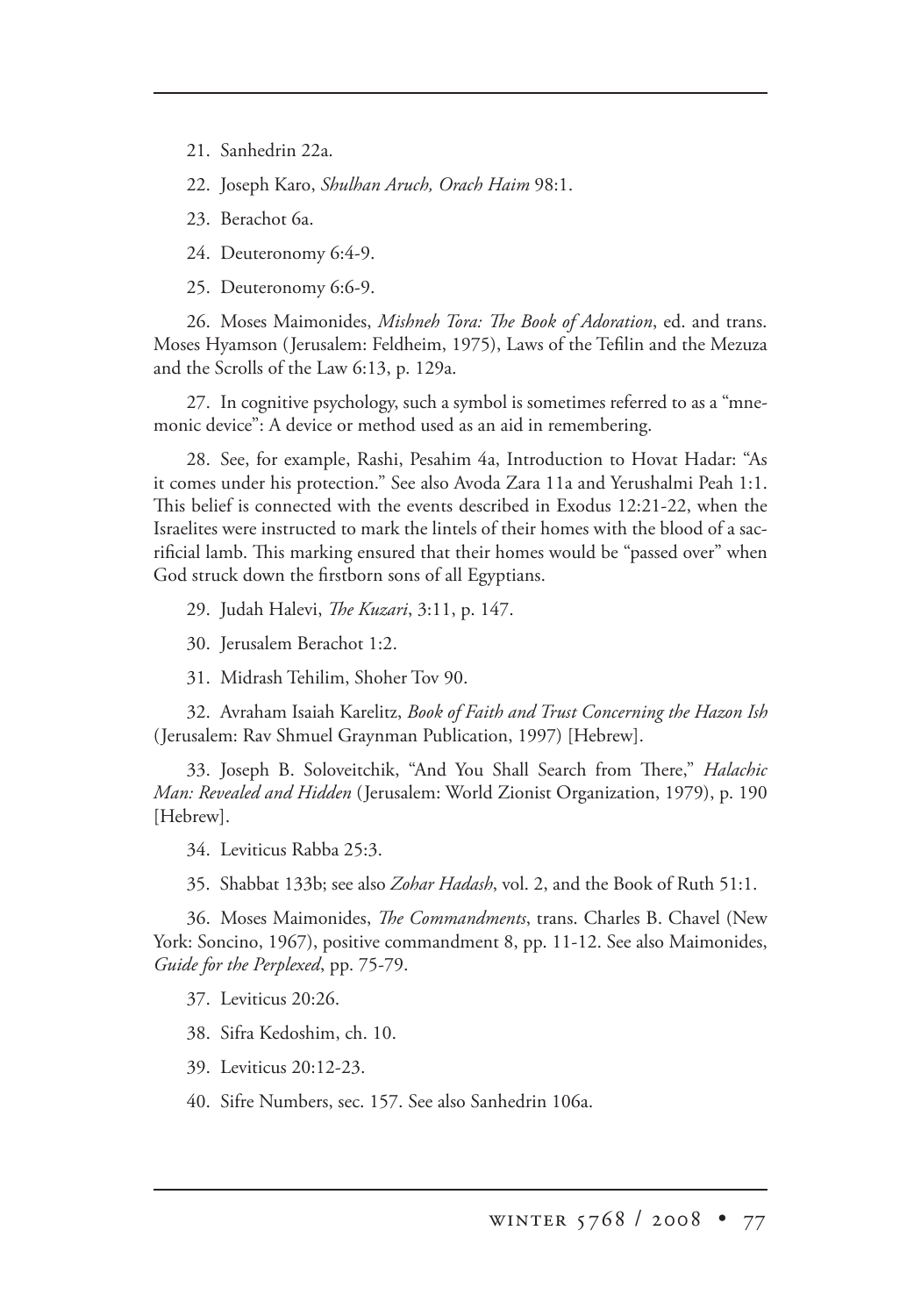41. Genesis 1:28.

42. See Erubin 100b: "R. Johanan observed: If the Tora had not been given, we could have learnt modesty from the cat, honesty from the ant, chastity from the dove."

- 43. Isaiah 61:8.
- 44. Sukka 30a.
- 45. Leviticus 5:21-26.

46. Over and above the prohibitions on lechery and stealing, the laws of kashrut may also be cited as commandments aimed at establishing an identification with God. These laws are abstruse, thus, the Jew obeys them as he would a king's decree—simply because God commanded him to. The Midrash states this very clearly: "R. Elazar Ben Azariah says, How do we know that someone should not say, I do not want to wear mixed fibers, I don't want to eat pork, I don't want to have incestuous sexual relations. Rather: I do want [to wear mixed fibers, I do want to eat pork, I do want to have incestuous sexual relations]. But what can I do? For my father in heaven has made a decree for me! So Scripture says (Leviticus 20:26), 'and I have separated you from the peoples, that you should be mine.' So one will turn out to keep far from transgression and accept upon himself the rule of heaven," Sifra Kedushim ch. 10. There are some sources, however, which maintain that God views the eating of non-kosher food as an abomination. This belief is reflected in the Midrash that depicts the Exodus from Egypt as a liberation from the need to eat the food of the land of the pharaohs: "The Holy One declared, Had I brought up Israel from Egypt for no other purpose but this, that they should not defile themselves with reptiles, it would be sufficient for me." Bava Mezia 61b.

47. Leviticus Rabba 25:3.

48. See Rabbi Haim of Volozhin in *Nefesh Hahaim* 1:2: "The Holy One blessed be he is called omnipotent because he is not of the same nature as flesh and blood. Because when a man constructs a building, for example out of wood, the builder does not create and invent the wood by his own efforts, but only takes trees that have already been created and arranges them in the building and once they have been arranged to his satisfaction, if his power is removed and taken away from them, the building nevertheless exists. But he, as at the creation of the entire universe, created and invented them *ex nihilo* by his unlimited power, and since then, every day and every moment, all their powers of invention and organization and existence are dependent on the power and the abundant new light that he impresses upon them every moment by his will. And if he took away the power of his influence even for a moment, everything would be instantly nothing and chaos."

49. Rabbi Haim of Volozhin, *Nefesh Hahaim* 1:7.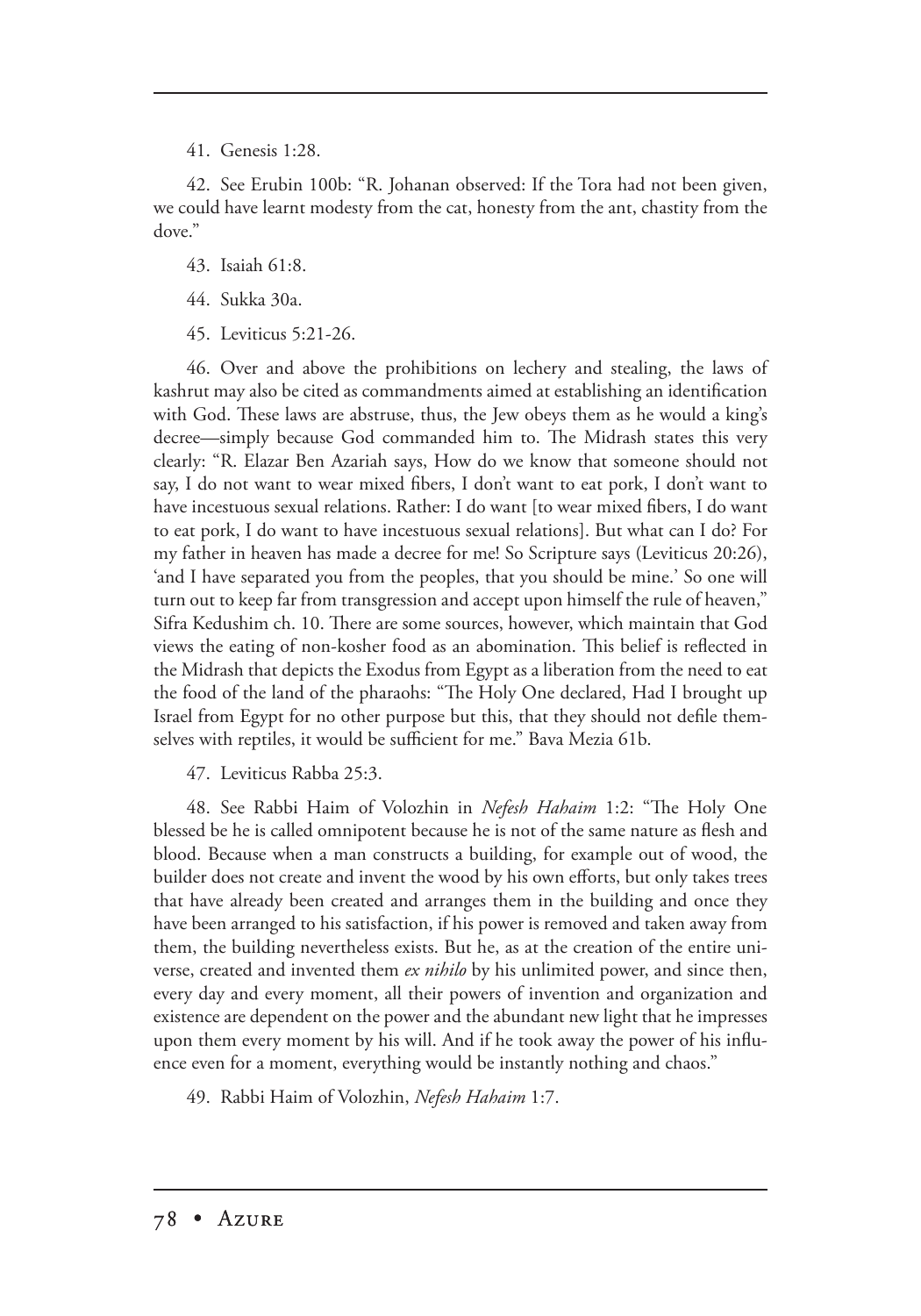50. The expression derives from the biblical description of the talents of the engineer appointed as chief architect of the Tabernacle: "Then Moses said to the Israelites, See, the Lord has chosen Bezalel son of Uri, the son of Hur, of the tribe of Judah, and he has filled him with the spirit of God, with skill, ability and knowledge in all kinds of crafts to make artistic designs for work in gold, silver and bronze, to cut and set stones, to work in wood and to engage in all kinds of artistic craftsmanship" (Exodus 35:30-33). The various activities connected with the building of the Tabernacle represent the range of the "skills, abilities, and knowledge" with which the Holy One imbued its builders. These qualities are joined under the heading "workmanship," which means, according to Rashi, craftsmanship "that was intended and that fulfilled its purpose," or, in other words, work that has as its catalyst a will and a purpose. See Rashi on Hagiga 10b.

51. Shabbat 49b.

52. Philo of Alexandria, *The Works of Philo*, trans. Charles Duke Yonge (USA: Hendrickson, 1993), pp. 526-527.

53. Lifshitz, "Secret of the Sabbath," Azure 10 (Winter 2001), pp. 85-117.

54. Genesis Rabba 10:9.

55. Sabbath evening prayers. Emphasis added.

56. Yehuda Livai Bar Rabbi Bezalel, *Gvurot Hashem*, ch. 39.

57. Maimonides, *The Commandments*, positive commandment 11.

58. Maimonides, *Mishneh Tora: The Book of Knowledge*, Laws of Tora Study 1:3, p. 57b.

59. Maimonides, Mishneh Tora: The Book of Knowledge, Laws of Tora Study 1:4, p. 57b.

60. Maimonides, *Mishneh Tora*: *e Book of Knowledge*, Laws of Tora Study 1:8, p. 57b.

- 61. Pesahim 68b.
- 62. Rabbi Haim of Volozhin, *Nefesh Hahaim* 4:10.
- 63. Joseph B. Soloveitchik, *On Repentance* (Jerusalem: Orot, 1980), p. 326.
- 64. Mishna Avot 3:6.
- 65. Bava Metzia 59b.
- 66. Gitin 6b.
- 67. Sanhedrin 93b.
- 68. Berachot 5b; Shabbat 33b.